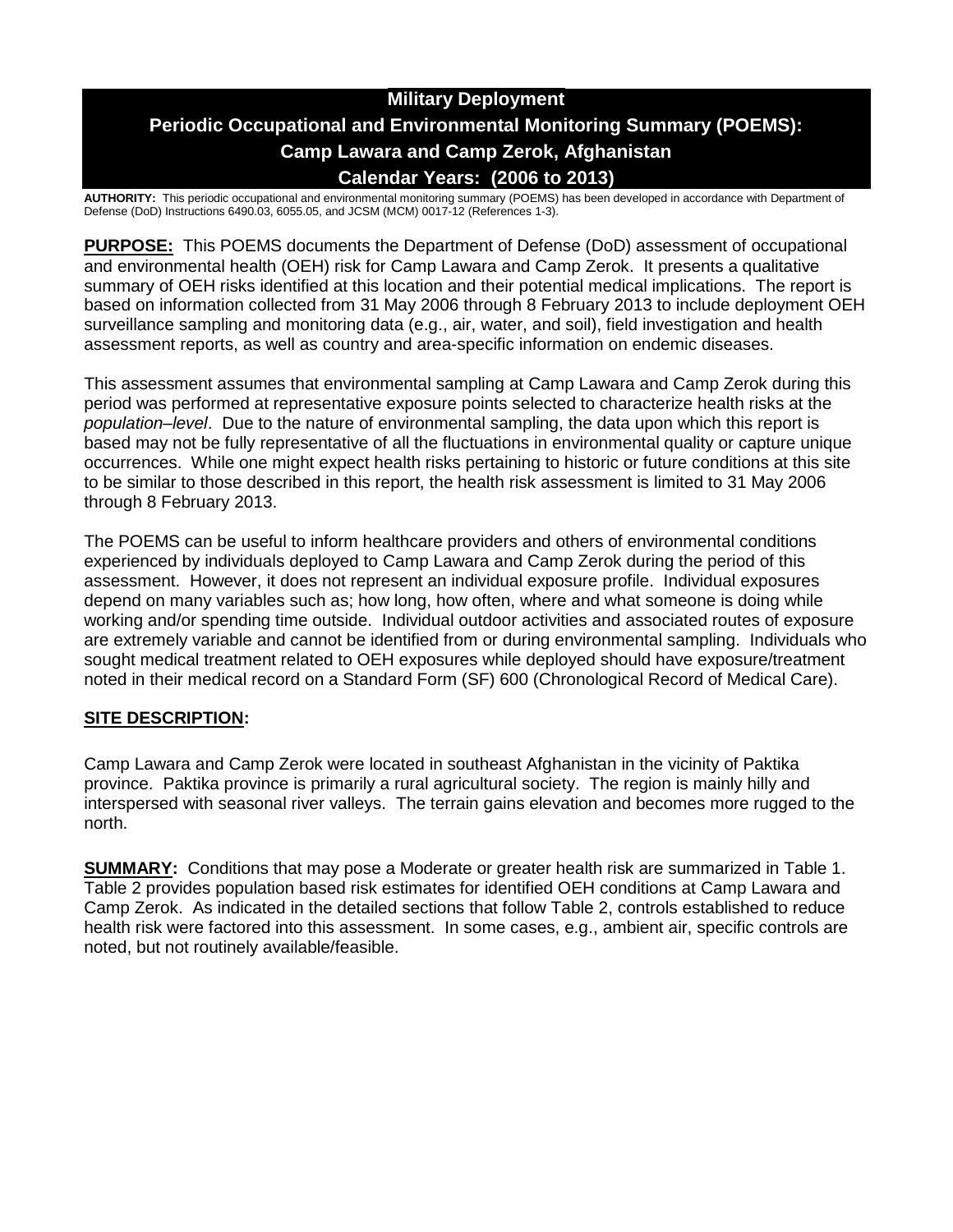# **Table 1: Summary of Occupational and Environmental Conditions with MODERATE or Greater Health Risk**

### **Short-term health risks & medical implications:**

The following hazards may be associated with potential acute health effects in some personnel during deployment at Camp Lawara and Camp Zerok:

Food/waterborne diseases (e.g., bacterial diarrhea, hepatitis A, typhoid/paratyphoid fever, diarrhea-cholera, diarrheaprotozoal, brucellosis, hepatitis E); other endemic diseases (malaria, cutaneous leishmaniasis (acute), Crimean-Congo hemorrhagic fever, sandfly fever, scrub typhus (mite-borne), leptospirosis, Tuberculosis (TB), rabies, Q fever, soil transmitted helminthes (hookworm, strongyloidiasis, cutaneous larva migrans); and heat stress. For food/waterborne diseases (e.g., bacterial diarrhea, hepatitis A, typhoid/paratyphoid fever, diarrhea-cholera, diarrhea-protozoal, brucellosis, hepatitis E), if ingesting local food and water, the health effects can temporarily incapacitate personnel (diarrhea) or result in prolonged illness (hepatitis A, typhoid/paratyphoid fever, brucellosis, hepatitis E). Risks from food/waterborne diseases may have been reduced with preventive medicine controls and mitigation, which includes hepatitis A and typhoid fever vaccinations and only drinking from approved water sources in accordance with standing CENTCOM policy. For other vector-borne endemic diseases (malaria, cutaneous leishmaniasis (acute), Crimean-Congo hemorrhagic fever, sandfly fever, scrub typhus (mite-borne)), these diseases may constitute a significant risk due to exposure to biting vectors; risk reduced to 'Low' by proper wear of the treated uniform, application of repellent to exposed skin, bed net use, and appropriate chemoprophylaxis, as well as minimizing areas of standing water and other vector-breeding areas. For water contact diseases (leptospirosis) activities involving extensive contact with surface water increase risk. For respiratory diseases (TB), personnel in close-quarter conditions could have been at risk for person-to-person spread. Animal contact diseases (rabies, Q fever), pose year-round risk. For soil transmitted helminthes (hookworm, strongyloidiasis, cutaneous larva migrans), risk may have been reduced by limiting exposure to soil contaminated with human or animal feces (including not sleeping on bare ground and not walking barefoot). For heat stress, risk can be greater during months of June through August, and greater for susceptible persons including those older than 45, of low fitness level, unacclimatized, or with underlying medical conditions, and those under operational constraints (equipment, PPE, vehicles). Risks from heat stress may have been reduced with preventive medicine controls, work-rest cycles, proper hydration and nutrition, and mitigation.

Air quality: For inhalable coarse particulate matter less than 10 micrometers in diameter ( $PM_{10}$ ) from environmental dust (including burn pits) the PM<sup>10</sup> overall short-term health risk was not evaluated due to insufficient data for analysis. For inhalable fine particulate matter less than 2.5 micrometers in diameter ( $PM_{2.5}$ ) from environmental dust (including burn pits, the PM2.5 overall short-term health risk was not evaluated due to no data for analysis. However, the Camp Lawara and Camp Zerok and vicinity areas are in a semi-arid and dust-prone desert environment, also subject to vehicle traffic. Consequently, exposures to  $PM_{10}$  and  $PM_{2.5}$  may vary, as conditions may vary, and may result in mild to more serious shortterm health effects (e.g., eye, nose or throat and lung irritation) in some personnel while at this site, particularly exposures to high levels of dust such as during high winds or dust storms. For PM<sub>10</sub> and PM<sub>2.5</sub>, certain subgroups of the deployed forces (e.g., those with pre-existing asthma/cardio-pulmonary conditions) are at greatest risk of developing notable health effects. A burn pit was present at Camp Zerok and vicinity, and burn pits might have existed elsewhere (e.g., burn pits used by the local population); however, the PM<sub>10</sub> and the PM<sub>2.5</sub> overall short-term health risks specifically for burn pits were not evaluated due to no environmental samples collected near burn pits provided for analysis– see Section 10.7. Where burn pits exist, exposures may vary, and exposures to high levels of PM<sub>10</sub> and PM<sub>2.5</sub> from smoke may result in mild to more serious short-term health effects (e.g., eye, nose or throat and lung irritation) in some personnel and certain subgroups. Although most short-term health effects from exposure to particulate matter and burn pit smoke should have resolved postdeployment, providers should be prepared to consider the relationship between deployment exposures and current complaints. Some individuals may have sought treatment for acute respiratory irritation while at Camp Lawara and Camp Zerok and vicinity. Personnel who reported with symptoms or required treatment while at site(s) with burn pit activity should have exposure and treatment noted in medical record (e.g., electronic medical record and/or on a Standard Form (SF) 600 (Chronological Record of Medical Care).

#### **Long-term health risks & medical implications:**

The following hazards may be associated with potential chronic health effects in some personnel during deployment at Camp Lawara and Camp Zerok:

Air quality: For inhalable fine particulate matter less than  $PM_{2.5}$  from environmental dust (including burn pits), the overall long-term health risk was not evaluated due to no data for analysis. Inhalable coarse particulate matter less than PM<sub>10</sub> from environmental dust (including burn pits) was not evaluated for long-term health risk due to no available health guidelines. However, the Camp Lawara and Camp Zerok and vicinity areas are in a semi-arid and dust-prone desert environment, also subject to vehicle traffic, and conditions may have varied. A burn pit was present at Camp Zerok and vicinity, and burn pits might have existed elsewhere (e.g., burn pits used by the local population); however, the  $PM_{10}$  and the  $PM_{2.5}$  overall longterm health risks specifically for burn pits were not evaluated due to no environmental samples collected near burn pits provided for analysis– see Section 10.7. However, burn pit exposures may vary, as conditions may have varied. For inhalational exposure to high levels of dust containing PM10 and PM2.5, such as during high winds or dust storms, and for

> Page 2 of 25 Reviewed by CENTCOM SG (7 Mar 2017) Final Approval Date (11 April 2018)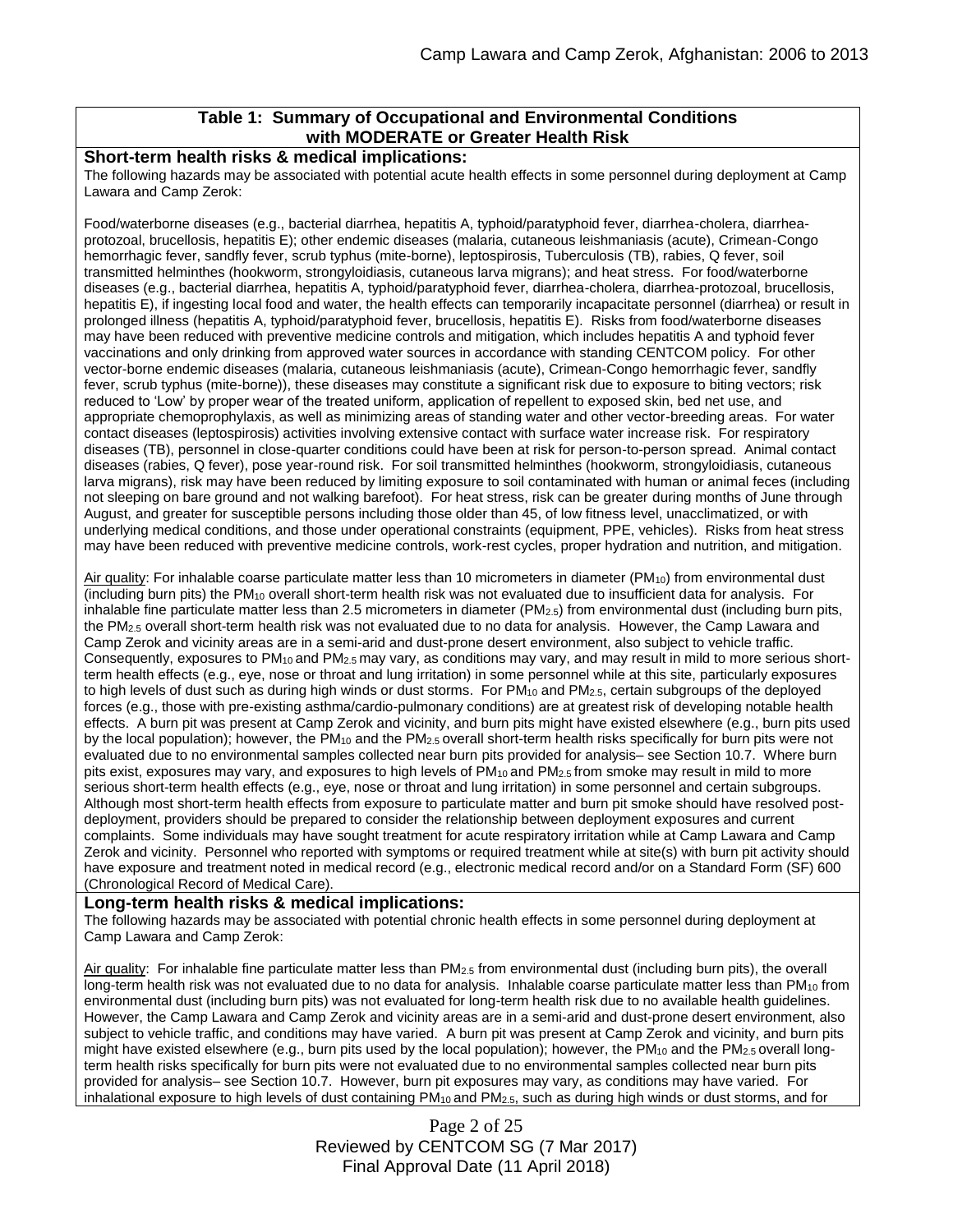exposures to burn pit smoke, it is considered possible that some otherwise healthy personnel, who were exposed for a long-term period to dust and particulate matter, could develop certain health conditions (e.g., reduced lung function, cardiopulmonary disease). Personnel with a history of asthma or cardiopulmonary disease could potentially be more likely to develop such chronic health conditions. While the dust and particulate matter exposures and exposures to burn pits are acknowledged, at this time there were no specific recommended, post-deployment medical surveillance evaluations or treatments. Providers should still consider overall individual health status (e.g., any underlying conditions/susceptibilities) and any potential unique individual exposures (such as burn pits/barrels, incinerators, occupational or specific personal dosimeter data) when assessing individual concerns. Certain individuals may need to be followed/evaluated for specific occupational exposures/injuries (e.g., annual audiograms as part of the medical surveillance for those enrolled in the Hearing Conservation Program; and personnel covered by Respiratory Protection Program and/or Hazardous Waste/Emergency Responders Medical Surveillance).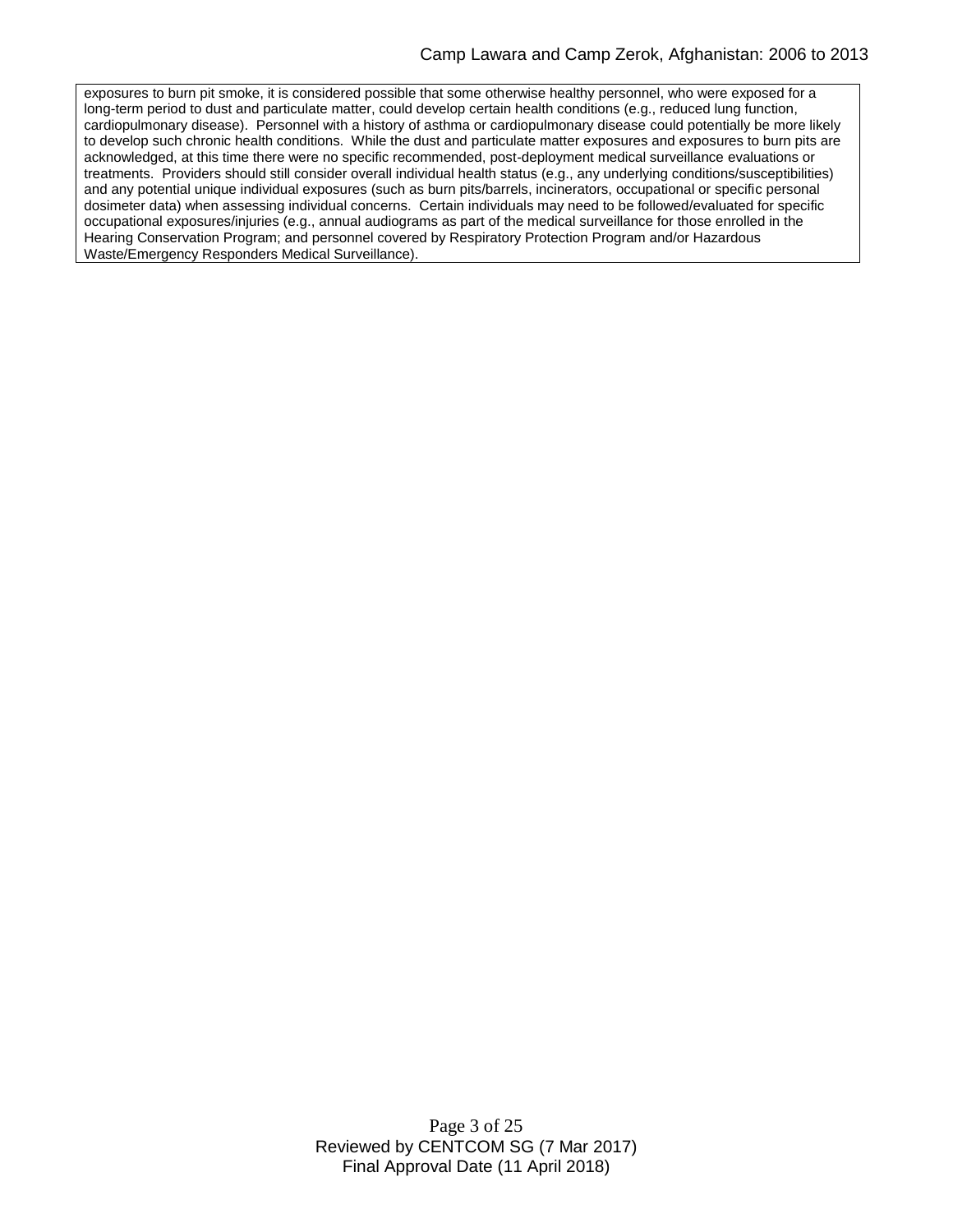| Source of<br><b>Identified Health</b><br>Risk <sup>3</sup>                                | Unmitigated Health Risk Estimate <sup>4</sup>                                                                                                                                                                                                                                                                                                                                                  | <b>Control Measures</b><br>Implemented                                                                                                                                                                          | <b>Residual Health Risk Estimate<sup>4</sup></b>                                                                                                                                                                                                                                                                                                   |
|-------------------------------------------------------------------------------------------|------------------------------------------------------------------------------------------------------------------------------------------------------------------------------------------------------------------------------------------------------------------------------------------------------------------------------------------------------------------------------------------------|-----------------------------------------------------------------------------------------------------------------------------------------------------------------------------------------------------------------|----------------------------------------------------------------------------------------------------------------------------------------------------------------------------------------------------------------------------------------------------------------------------------------------------------------------------------------------------|
| <b>AIR</b>                                                                                |                                                                                                                                                                                                                                                                                                                                                                                                |                                                                                                                                                                                                                 |                                                                                                                                                                                                                                                                                                                                                    |
| Particulate<br>matter less than<br>10 micrometers<br>in diameter<br>$(PM_{10})$           | Short-term: Insufficient data to assess<br>health risk. Daily levels vary, acute<br>health effects (e.g., upper respiratory<br>tract irritation) more pronounced during<br>peak days. More serious effects are<br>possible in susceptible persons (e.g.,<br>those with asthma/existing respiratory<br>diseases)<br>Long-term: No health guidelines                                             | Limiting strenuous<br>physical activities when air<br>quality is especially poor;<br>and actions such as<br>closing tent flaps,<br>windows, and doors.                                                          | Short-term: Insufficient data to assess<br>health risk. Daily levels vary, acute<br>health effects (e.g., upper respiratory<br>tract irritation) more pronounced during<br>peak days. More serious effects are<br>possible in susceptible persons (e.g.,<br>those with asthma/existing respiratory<br>diseases)<br>Long-term: No health guidelines |
| Particulate<br>matter less than<br>2.5 micrometers<br>in diameter<br>(PM <sub>2.5</sub> ) | Short-term: No sampling data to<br>assess health risk. A majority of the                                                                                                                                                                                                                                                                                                                       | Limiting strenuous<br>physical activities when air<br>quality is especially poor;<br>and actions such as<br>closing tent flaps,<br>windows, and doors.                                                          | Short-term: No sampling data to<br>assess health risk. A majority of the                                                                                                                                                                                                                                                                           |
|                                                                                           | time mild acute (short-term) health<br>effects are anticipated; certain peak<br>levels may produce mild eye, nose, or<br>throat irritation in some personnel and<br>pre-existing health conditions (e.g.,<br>asthma, or cardiopulmonary diseases)<br>may be exacerbated.                                                                                                                       |                                                                                                                                                                                                                 | time mild acute (short-term) health<br>effects are anticipated; certain peak<br>levels may produce mild eye, nose, or<br>throat irritation in some personnel and<br>pre-existing health conditions (e.g.,<br>asthma, or cardiopulmonary diseases)<br>may be exacerbated.                                                                           |
|                                                                                           | Long-term: No sampling data to<br>assess health risk. A small<br>percentage of personnel may be at<br>increased risk for developing chronic<br>conditions, particularly those more<br>susceptible to acute effects (e.g.,<br>those with asthma/pre-existing<br>respiratory diseases).                                                                                                          |                                                                                                                                                                                                                 | Long-term: No sampling data to<br>assess health risk. A small<br>percentage of personnel may be at<br>increased risk for developing chronic<br>conditions, particularly those more<br>susceptible to acute effects (e.g.,<br>those with asthma/pre-existing<br>respiratory diseases).                                                              |
| <b>ENDEMIC</b><br><b>DISEASE</b>                                                          |                                                                                                                                                                                                                                                                                                                                                                                                |                                                                                                                                                                                                                 |                                                                                                                                                                                                                                                                                                                                                    |
| Food<br>borne/Waterborne<br>(e.g., diarrhea-<br>bacteriological)                          | Short-term: Variable; High (bacterial<br>diarrhea, hepatitis A, typhoid fever) to<br>Moderate (diarrhea-cholera, diarrhea-<br>protozoal, brucellosis, hepatitis E) to<br>Low (polio) if ingesting local<br>food/water, the health effects can<br>temporarily incapacitate personnel<br>(diarrhea) or result in prolonged illness<br>(hepatitis A, typhoid fever, hepatitis E,<br>brucellosis). | Preventive measures<br>include Hepatitis A and<br>typhoid fever vaccination<br>and consumption of food<br>and water only from<br>approved sources.                                                              | Short-term: Low to none                                                                                                                                                                                                                                                                                                                            |
|                                                                                           | Long-term: None identified.                                                                                                                                                                                                                                                                                                                                                                    |                                                                                                                                                                                                                 | Long-term: No data available.                                                                                                                                                                                                                                                                                                                      |
| Arthropod Vector<br><b>Borne</b>                                                          | Short-term: Variable; High for malaria,<br>Moderate for leishmaniasis -<br>cutaneous (acute), Crimean-Congo<br>hemorrhagic fever, sandfly fever, scrub<br>typhus (miteborne); and Low for, the<br>plague and West Nile fever.                                                                                                                                                                  | Preventive measures<br>include proper wear of<br>treated uniform,<br>application of repellent to<br>exposed skin, bed net<br>use, minimizing areas of<br>standing water and<br>appropriate<br>chemoprophylaxis. | Short-term: Low                                                                                                                                                                                                                                                                                                                                    |
|                                                                                           | Long-term: Low for Leishmaniasis-<br>visceral infection.                                                                                                                                                                                                                                                                                                                                       |                                                                                                                                                                                                                 | Long-term: No data available.                                                                                                                                                                                                                                                                                                                      |
| Water-Contact<br>(e.g., wading,<br>swimming)                                              | Short-term: Moderate for<br>leptospirosis.                                                                                                                                                                                                                                                                                                                                                     | Recreational swimming in<br>surface waters not likely in<br>this area of Afghanistan<br>during this time period.                                                                                                | Short-term: Low for leptospirosis.                                                                                                                                                                                                                                                                                                                 |
|                                                                                           | Long-term: No data available.                                                                                                                                                                                                                                                                                                                                                                  |                                                                                                                                                                                                                 | Long-term: No data available.                                                                                                                                                                                                                                                                                                                      |
| Respiratory                                                                               | Short-term: Variable; Moderate for<br>tuberculosis (TB) to Low for<br>meningococcal meningitis and Middle<br>East respiratory syndrome coronavirus                                                                                                                                                                                                                                             | Providing adequate living<br>and work space; medical<br>screening; vaccination                                                                                                                                  | Short-term: Low                                                                                                                                                                                                                                                                                                                                    |

| Table 2. Population-Based Health Risk Estimates - Camp Lawara and Camp Zerok 1, 2 |  |
|-----------------------------------------------------------------------------------|--|
|-----------------------------------------------------------------------------------|--|

Page 4 of 25 Reviewed by CENTCOM SG (7 Mar 2017) Final Approval Date (11 April 2018)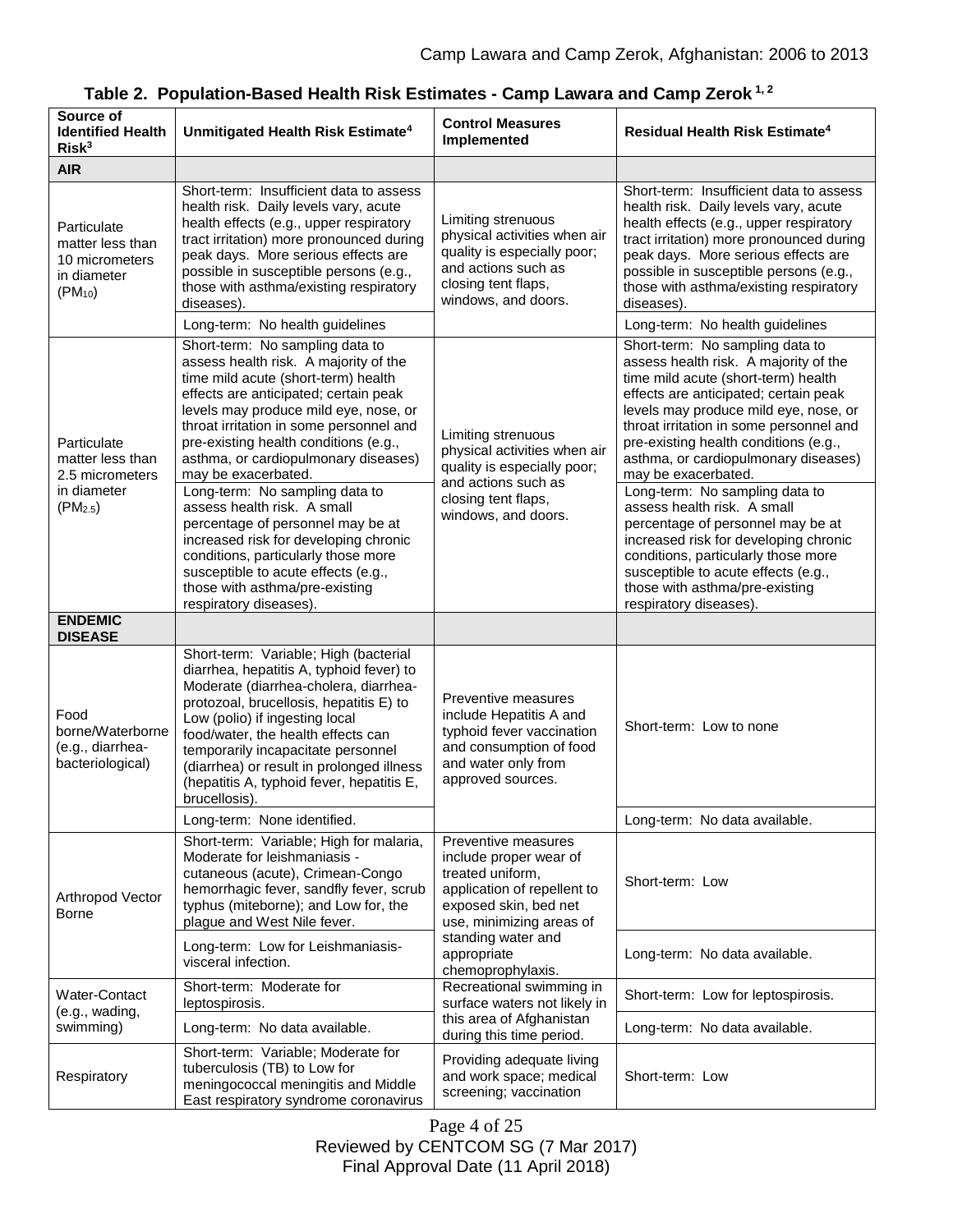| Source of<br><b>Identified Health</b><br>Risk <sup>3</sup> | Unmitigated Health Risk Estimate <sup>4</sup>                                                                                                                                                                                                     | <b>Control Measures</b><br>Implemented                                                                                                                                                                                                                                                                  | Residual Health Risk Estimate <sup>4</sup>                                                                                                                                                                                                       |
|------------------------------------------------------------|---------------------------------------------------------------------------------------------------------------------------------------------------------------------------------------------------------------------------------------------------|---------------------------------------------------------------------------------------------------------------------------------------------------------------------------------------------------------------------------------------------------------------------------------------------------------|--------------------------------------------------------------------------------------------------------------------------------------------------------------------------------------------------------------------------------------------------|
|                                                            | (MERS-CoV).                                                                                                                                                                                                                                       |                                                                                                                                                                                                                                                                                                         |                                                                                                                                                                                                                                                  |
|                                                            | Long-term: No data available.                                                                                                                                                                                                                     |                                                                                                                                                                                                                                                                                                         | Long-term: No data available                                                                                                                                                                                                                     |
|                                                            | Short-term: Variable; Moderate for<br>rabies, Q-fever to Low for anthrax and<br>avian influenza.                                                                                                                                                  | Prohibiting contact with,<br>adoption, or feeding of<br>feral animals IAW U.S.                                                                                                                                                                                                                          | Short-term: No data available                                                                                                                                                                                                                    |
| <b>Animal Contact</b>                                      | Long-term: Low (Rabies)                                                                                                                                                                                                                           | <b>Central Command</b><br>(CENTCOM) General<br>Order (GO) 1C. Risks are<br>further reduced in the<br>event of assessed contact<br>by prompt post-exposure<br>rabies prophylaxis IAW<br>The Center for Disease<br>Control's (CDC) Advisory<br>Committee on<br><b>Immunization Practices</b><br>guidance. | Long-term: No data available                                                                                                                                                                                                                     |
| Soil-transmitted                                           | Short-term: Moderate for soil<br>transmitted helminthes (hookworm,<br>strongyloidiasis, cutaneous larva<br>migrans).                                                                                                                              | Risk was reduced to Low<br>by limiting exposure to soil<br>contaminated with human<br>or animal feces (including<br>sleeping on bare ground,<br>and walking barefoot).                                                                                                                                  | Short-term: Low                                                                                                                                                                                                                                  |
|                                                            | Long-term: No data available                                                                                                                                                                                                                      |                                                                                                                                                                                                                                                                                                         | Long-term: No data available                                                                                                                                                                                                                     |
| <b>VENOMOUS</b><br><b>ANIMAL/</b><br><b>INSECTS</b>        |                                                                                                                                                                                                                                                   |                                                                                                                                                                                                                                                                                                         |                                                                                                                                                                                                                                                  |
| Snakes,<br>scorpions, and<br>spiders                       | Short-term: Low; If encountered,<br>effects of venom vary with species<br>from mild localized swelling (e.g.,<br>Latrodectus dahlia) to potentially lethal<br>effects (e.g., Gloydius halys).                                                     | Risk reduced by avoiding<br>contact, proper wear of<br>uniform (especially<br>footwear), and proper and<br>timely treatment.                                                                                                                                                                            | Short-term: Low; If encountered,<br>effects of venom vary with species<br>from mild localized swelling (e.g.,<br>Latrodectus dahlia) to potentially lethal<br>effects (e.g., Gloydius halys).                                                    |
| <b>HEAT/COLD</b>                                           | Long-term: No data available.                                                                                                                                                                                                                     |                                                                                                                                                                                                                                                                                                         | Long-term: No data available.                                                                                                                                                                                                                    |
| <b>STRESS</b>                                              |                                                                                                                                                                                                                                                   |                                                                                                                                                                                                                                                                                                         |                                                                                                                                                                                                                                                  |
| Heat                                                       | Short-term: Variable; Risk of heat<br>injury is High for June - August, and<br>Low for all other months.                                                                                                                                          | Work-rest cycles, proper<br>hydration and nutrition,<br>and Wet Bulb Globe<br>Temperature (WBGT)<br>monitoring.                                                                                                                                                                                         | Short-term: Variable; Risk of heat<br>injury in unacclimatized or susceptible<br>personnel is High for June - August<br>and Low for all other months.                                                                                            |
|                                                            | Long-term: Low, The long-term risk<br>was Low. However, the risk may be<br>greater to certain susceptible persons-<br>those older (i.e., greater than 45<br>years), in lesser physical shape, or<br>with underlying medical/health<br>conditions. |                                                                                                                                                                                                                                                                                                         | Long-term: Low, The long-term risk is<br>Low. However, the risk may be<br>greater to certain susceptible persons-<br>those older (i.e., greater than 45<br>years), in lesser physical shape, or<br>with underlying medical/health<br>conditions. |
| Cold                                                       | Short-term: Low risk of cold<br>stress/injury.                                                                                                                                                                                                    | Risks from cold stress<br>reduced with protective<br>measures such as use of<br>the buddy system, limiting<br>exposure during cold<br>weather, proper hydration<br>and nutrition, and proper<br>wear of issued protective<br>clothing.                                                                  | Short-term: Low risk of cold<br>stress/injury.                                                                                                                                                                                                   |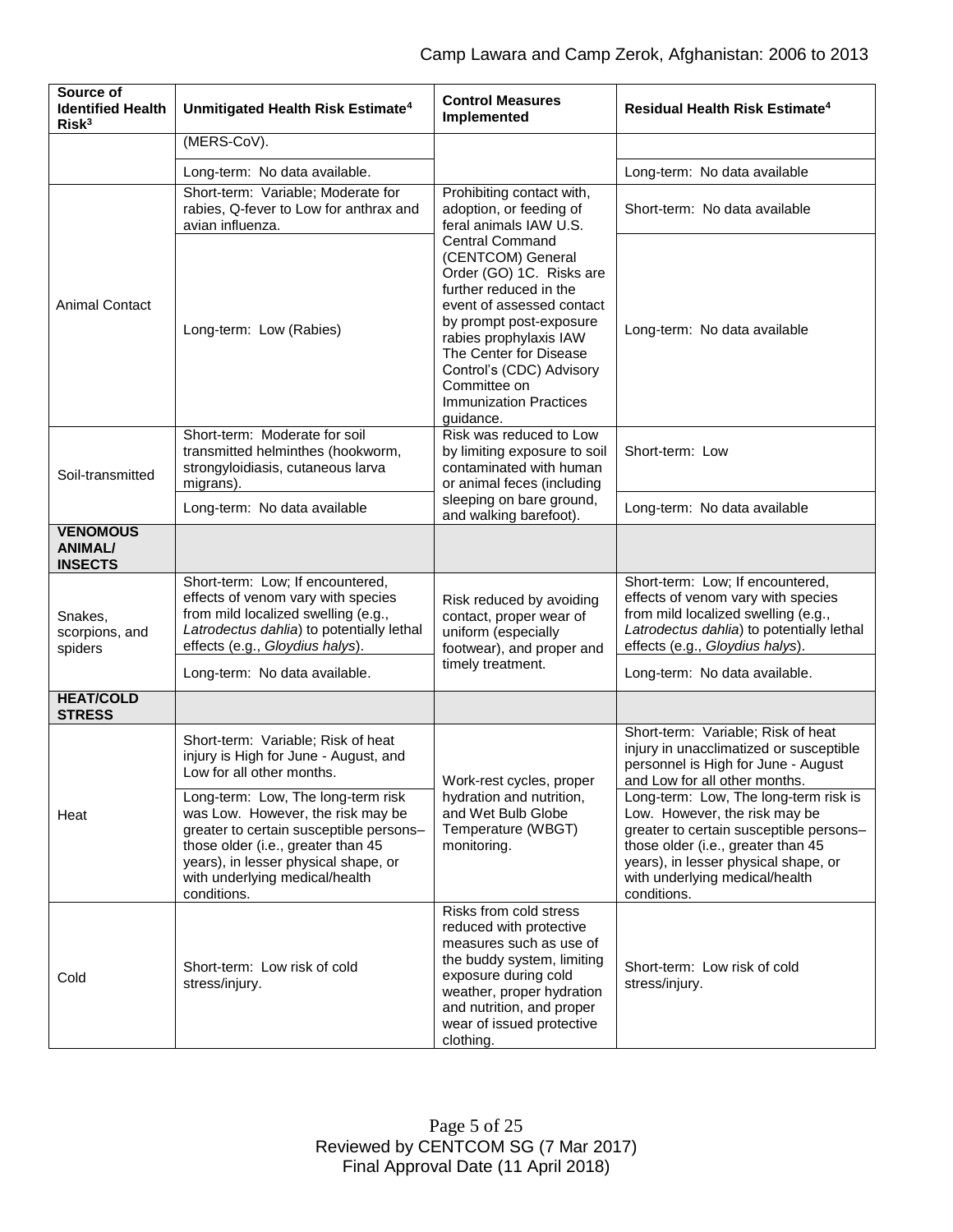|                                                | Long-term: Low; Long-term health<br>implications from cold injuries are rare<br>but can occur, especially from more<br>serious injuries such as frost bite.                                                                                                                                                                                                                                                                                                                                                                                                                                                                                                                                                                                                                                                                                                                                                                                                                                                                                                                                                                                                                                                                                                                                                                                                                                                                                                                                                                                                                                                                                     |                                                                                                                                                                                                                                                                                                                                                                            | Long-term: Low; Long-term health<br>implications from cold injuries are rare<br>but can occur, especially from more<br>serious injuries such as frost bite.                                                                                                                                                                                                                                                                                                                                                                                                                                                                                                                                                                                                                                                                                                                                                                                                                                                                                                                                                                                                                                                                                                                                                                                                                                                                                                                                                                                                                                                                                      |
|------------------------------------------------|-------------------------------------------------------------------------------------------------------------------------------------------------------------------------------------------------------------------------------------------------------------------------------------------------------------------------------------------------------------------------------------------------------------------------------------------------------------------------------------------------------------------------------------------------------------------------------------------------------------------------------------------------------------------------------------------------------------------------------------------------------------------------------------------------------------------------------------------------------------------------------------------------------------------------------------------------------------------------------------------------------------------------------------------------------------------------------------------------------------------------------------------------------------------------------------------------------------------------------------------------------------------------------------------------------------------------------------------------------------------------------------------------------------------------------------------------------------------------------------------------------------------------------------------------------------------------------------------------------------------------------------------------|----------------------------------------------------------------------------------------------------------------------------------------------------------------------------------------------------------------------------------------------------------------------------------------------------------------------------------------------------------------------------|--------------------------------------------------------------------------------------------------------------------------------------------------------------------------------------------------------------------------------------------------------------------------------------------------------------------------------------------------------------------------------------------------------------------------------------------------------------------------------------------------------------------------------------------------------------------------------------------------------------------------------------------------------------------------------------------------------------------------------------------------------------------------------------------------------------------------------------------------------------------------------------------------------------------------------------------------------------------------------------------------------------------------------------------------------------------------------------------------------------------------------------------------------------------------------------------------------------------------------------------------------------------------------------------------------------------------------------------------------------------------------------------------------------------------------------------------------------------------------------------------------------------------------------------------------------------------------------------------------------------------------------------------|
| <b>Unique</b><br>Incidents/<br><b>Concerns</b> |                                                                                                                                                                                                                                                                                                                                                                                                                                                                                                                                                                                                                                                                                                                                                                                                                                                                                                                                                                                                                                                                                                                                                                                                                                                                                                                                                                                                                                                                                                                                                                                                                                                 |                                                                                                                                                                                                                                                                                                                                                                            |                                                                                                                                                                                                                                                                                                                                                                                                                                                                                                                                                                                                                                                                                                                                                                                                                                                                                                                                                                                                                                                                                                                                                                                                                                                                                                                                                                                                                                                                                                                                                                                                                                                  |
| <b>Burn Pits</b>                               | Short-term: A burn pit was present at<br>Camp Zerok and vicinity, and burn pits<br>might have existed elsewhere (e.g.,<br>burn pits used by the local population);<br>however, the PM <sub>10</sub> and the PM <sub>2.5</sub><br>overall short-term health risks<br>specifically for burn pits were not<br>evaluated due to no environmental<br>samples collected near burn pits<br>provided for analysis- see Section<br>10.7. A majority of the time mild acute<br>(short-term) health effects are<br>anticipated; certain peak levels may<br>produce mild eye, nose, or throat<br>irritation in some personnel and pre-<br>existing health conditions (e.g., asthma<br>or cardiopulmonary diseases) may be<br>exacerbated.<br>Long-term: A burn pit was present at<br>Camp Zerok and vicinity, and burn pits<br>might have existed elsewhere (e.g.,<br>burn pits used by the local population);<br>however, the $PM_{10}$ and the $PM_{2.5}$<br>overall long-term health risks<br>specifically for burn pits were not<br>evaluated due to no environmental<br>samples collected near burn pits<br>provided for analysis- see Section<br>10.7. Exposure to burn pit smoke is<br>variable. Exposure to high levels of<br>$PM_{10}$ and $PM_{2.5}$ in the smoke may be<br>associated with some otherwise<br>healthy personnel, who were exposed<br>for a long-term period, possibly<br>developing certain health conditions<br>(e.g., reduced lung function,<br>cardiopulmonary disease). Personnel<br>with a history of asthma or<br>cardiopulmonary disease could<br>potentially be more likely to develop<br>such chronic health conditions. | Risks reduced by limiting<br>strenuous physical<br>activities when air quality<br>was especially poor; and<br>action such as closing tent<br>flaps, windows, and doors.<br>Other control measures<br>included locating burn pits<br>downwind of camps,<br>increased distance from<br>troop populations, and<br>improved waste<br>segregation and<br>management techniques. | Short-term: A burn pit was present at<br>Camp Zerok and vicinity, and burn pits<br>might have existed elsewhere (e.g.,<br>burn pits used by the local population);<br>however, the PM <sub>10</sub> and the PM <sub>2.5</sub><br>overall short-term health risks<br>specifically for burn pits were not<br>evaluated due to no environmental<br>samples collected near burn pits<br>provided for analysis- see Section<br>10.7. A majority of the time mild acute<br>(short-term) health effects are<br>anticipated; certain peak levels may<br>produce mild eye, nose, or throat<br>irritation in some personnel and pre-<br>existing health conditions (e.g.,<br>asthma, or cardiopulmonary diseases)<br>may be exacerbated.<br>Long-term: A burn pit was present at<br>Camp Zerok and vicinity, and burn pits<br>might have existed elsewhere (e.g.,<br>burn pits used by the local population);<br>however, the $PM_{10}$ and the $PM_{2.5}$<br>overall long-term health risks<br>specifically for burn pits were not<br>evaluated due to no environmental<br>samples collected near burn pits<br>provided for analysis- see Section<br>10.7. Exposure to burn pit smoke is<br>variable. Exposure to high levels of<br>$PM_{10}$ and $PM_{2.5}$ in the smoke may be<br>associated with some otherwise<br>healthy personnel, who were exposed<br>for a long-term period, possibly<br>developing certain health conditions<br>(e.g., reduced lung function,<br>cardiopulmonary disease). Personnel<br>with a history of asthma or<br>cardiopulmonary disease could<br>potentially be more likely to develop<br>such chronic health conditions. |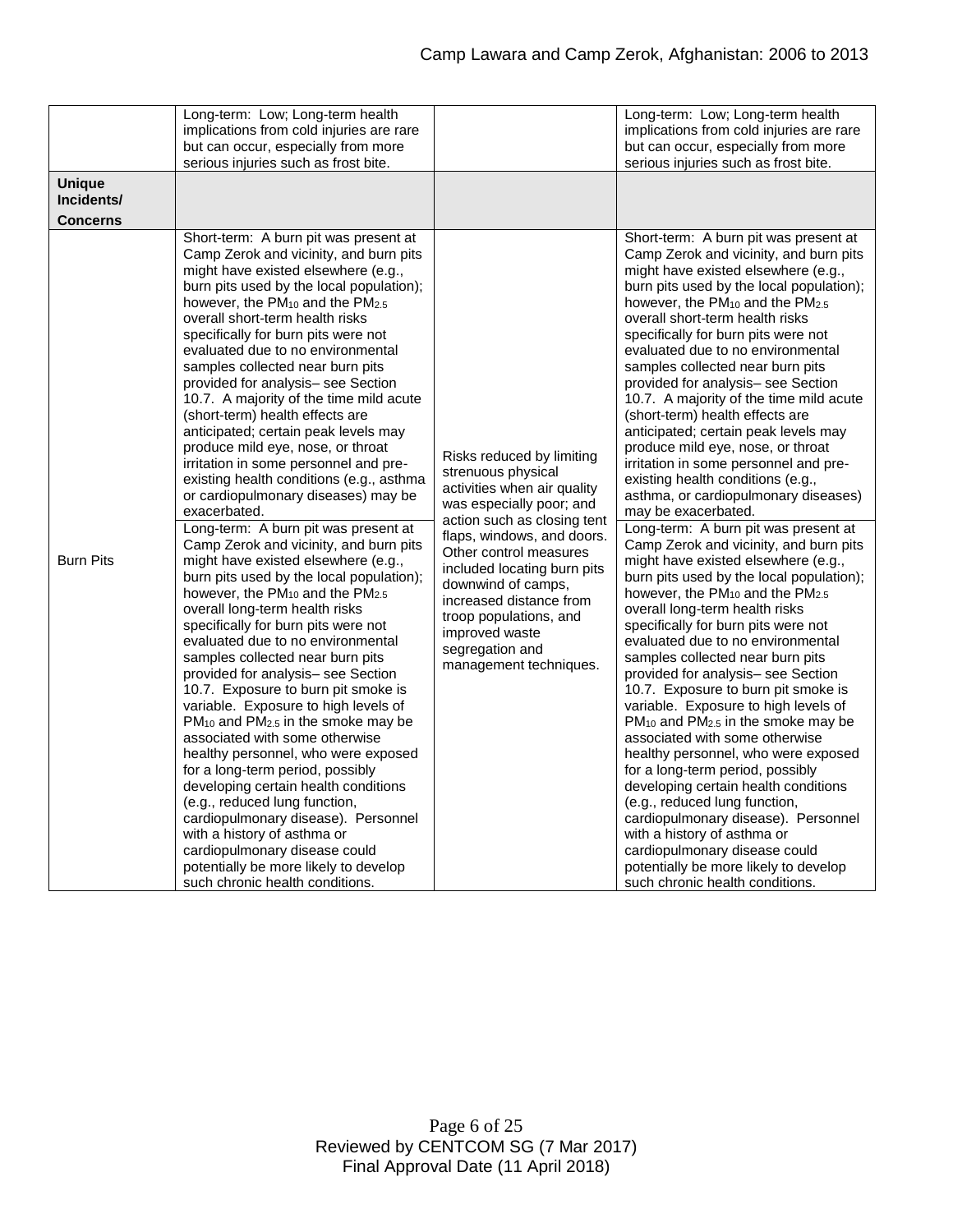<sup>1</sup>This Summary Table provides a qualitative estimate of population-based short- and long-term health risks associated with the occupational environment conditions at Camp Lawara and Camp Zerok. It does not represent an individual exposure profile. Actual individual exposures and health effects depend on many variables. For example, while a chemical may have been present in the environment, if a person did not inhale, ingest, or contact a specific dose of the chemical for adequate duration and frequency, then there may have been no health risk. Alternatively, a person at a specific location may have experienced a unique exposure which could result in a significant individual exposure. Any such person seeking medical care should have their specific exposure documented in an SF600.

 ${}^{2}$ This assessment is based on specific environmental sampling data and reports obtained from 31 May 2006 through 8 February 2013. Sampling locations are assumed to be representative of exposure points for the camp population but may not reflect all the fluctuations in environmental quality or capture unique exposure incidents.

<sup>3</sup>This Summary Table is organized by major categories of identified sources of health risk. It only lists those sub-categories specifically identified and addressed at Camp Lawara and Camp Zerok. The health risks are presented as Low, Moderate, High or Extremely High for both acute and chronic health effects. The health risk level is based on an assessment of both the potential severity of the health effects that could be caused and probability of the exposure that would produce such health effects. Details can be obtained from the Army Public Health Center (APHC). Where applicable, "None Identified" is used when though a potential exposure is identified, and no health risks of either a specific acute or chronic health effects are determined. More detailed descriptions of OEH exposures that are evaluated but determined to pose no health risk are discussed in the following sections of this report.

<sup>4</sup>Health risks in this Summary Table are based on quantitative surveillance thresholds (e.g., endemic disease rates; host/vector/pathogen surveillance) or screening levels, e.g., Military Exposure Guidelines (MEGs) for chemicals*.* Some previous assessment reports may provide slightly inconsistent health risk estimates because quantitative criteria such as MEGs may have changed since the samples were originally evaluated and/or because this assessment makes use of all historic site data while previous reports may have only been based on a select few samples.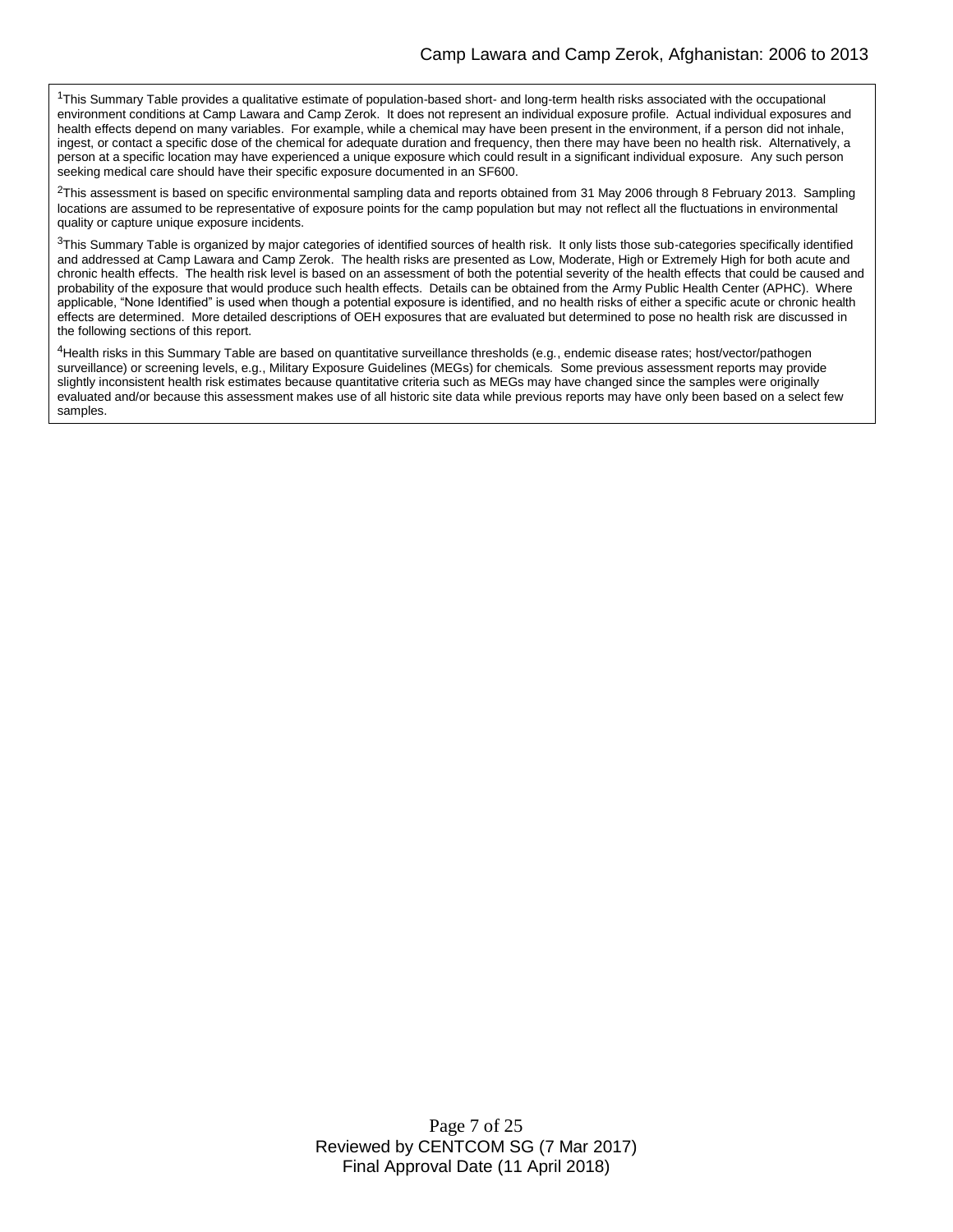# **1 Discussion of Health Risks at Camp Lawara and Camp Zerok, Afghanistan by Source**

The following sections provide additional information about the OEH conditions summarized above. All risk assessments were performed using the methodology described in the U.S. Army Public Health Center (USAPHC) Technical Guide 230, *Environmental Health Risk Assessment and Chemical Exposure Guidelines for Deployed Military Personnel* (Reference 4). All OEH risk estimates represent residual risk after accounting for preventive controls in place. Occupational exposures and exposures to endemic diseases are greatly reduced by preventive measures. For environmental exposures related to airborne dust, there are limited preventive measures available, and available measures have little efficacy in reducing exposure to ambient conditions.

The ProUCL version 5.0 software package was used for statistical analyses (Reference 5). Means are followed by standard deviation (SD). Risk characterization was based on the 95 percent upper confidence level of the arithmetic mean (95% UCL) or the arithmetic mean depending on the quality and quantity of the data being evaluated. The sample mean is an uncertain estimate of the true mean of the population exposure point concentration (PEPC). The 95% UCL reduces the uncertainty inherent in the sample mean and states with a higher level of confidence that the mean PEPC is no greater than the 95% UCL.

# **2 Air**

### 2.1 Site-Specific Sources Identified

Camp Lawara and Camp Zerok are situated in a dusty semi-arid desert environment. Inhalational exposure to high levels of dust and particulate matter, such as during high winds or dust storms, may result in mild to more serious short-term health effects (e.g., eye, nose or throat and lung irritation) in some personnel. Additionally, certain subgroups of the deployed forces (e.g., those with pre-existing asthma/cardio pulmonary conditions) are at greatest risk of developing notable health effects.

### 2.2 Particulate matter

Particulate matter (PM) is a complex mixture of extremely small particles suspended in the air. The PM includes solid particles and liquid droplets emitted directly into the air by sources such as: power plants, motor vehicles, aircraft, generators, construction activities, fires, and natural windblown dust. The PM can include sand, soil, metals, volatile organic compounds (VOC), allergens, and other compounds such as nitrates or sulfates that are formed by condensation or transformation of combustion exhaust. The PM composition and particle size vary considerably depending on the source. Generally, PM of health concern is divided into two fractions: PM<sub>10</sub>, which includes coarse particles with a diameter of 10 micrometers or less, and fine particles less than 2.5 micrometers ( $PM_{2.5}$ ), which can reach the deepest regions of the lungs when inhaled. Exposure to excessive PM is linked to a variety of potential health effects.

> Page 8 of 25 Reviewed by CENTCOM SG (7 Mar 2017) Final Approval Date (11 April 2018)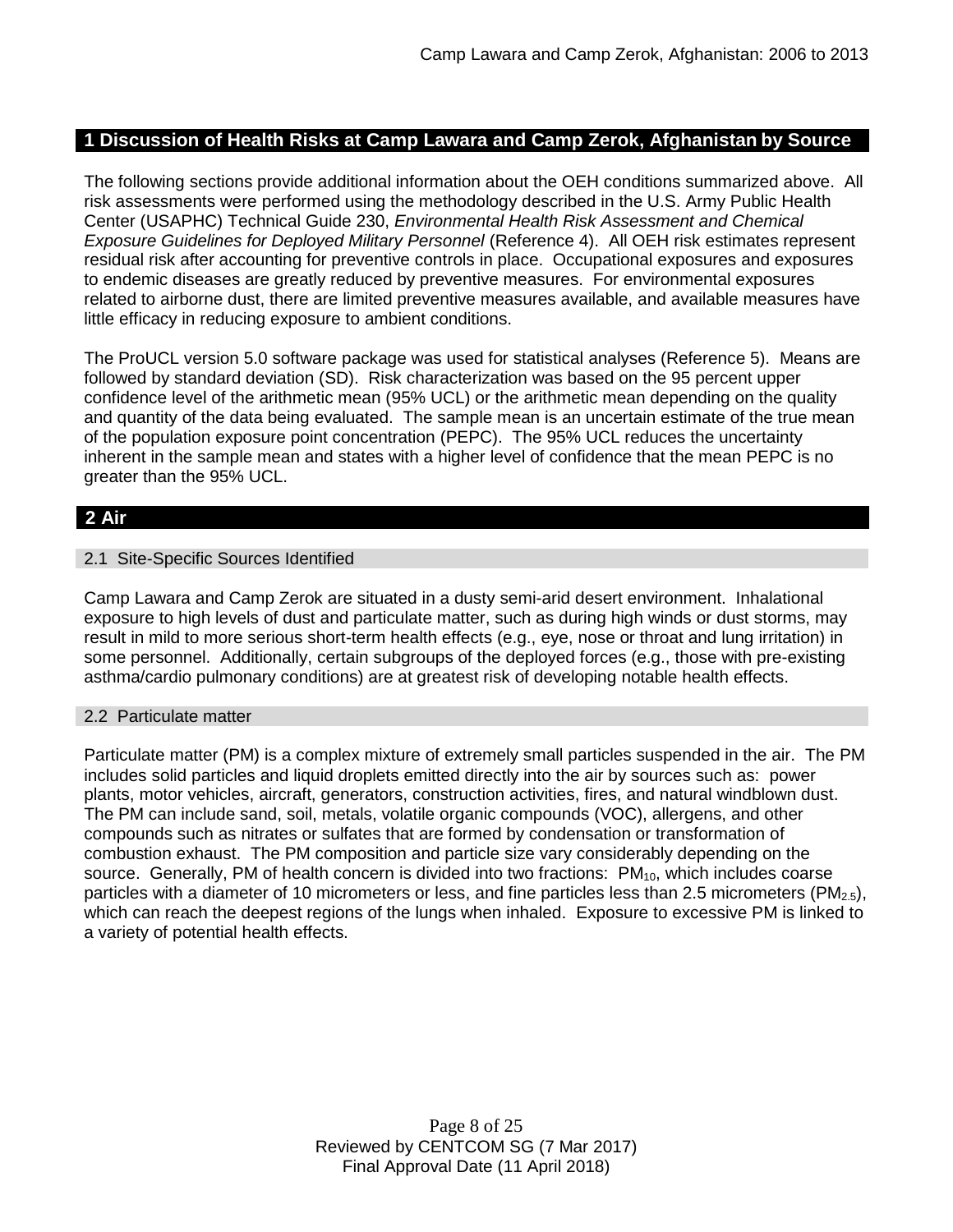# 2.3 Particulate matter, less than 10 micrometers ( $PM_{10}$ )

2.3.1 Exposure Guidelines:

Short Term (24-hour)  $PM_{10}$  (micrograms per cubic meter, μg/m<sup>3</sup>):

- 
- $\bullet$  Marginal MEG = 420
- Critical MEG =  $600$

2.3.2 Sample data/Notes:

Camp Lawara: A total of four valid  $PM_{10}$  air samples were collected from 31 May to 3 June 2006. The range of 24-hour PM<sub>10</sub> concentrations was 114  $\mu$ g/m<sup>3</sup> – 284  $\mu$ g/m<sup>3</sup> with an average concentration of 177 μg/m<sup>3</sup>, SD 78 μg/m<sup>3</sup>. The four samples taken on consecutive days were insufficient to characterize risk. No valid  $PM_{10}$  air samples were available from Camp Zerok.

2.3.3 Short-term health risks:

### **Not evaluated.**

2.3.4 Long-term health risk:

**Not Evaluated-no available health guidelines**. The U.S. Environmental Protection Agency (EPA) has retracted its long-term standard (National Ambient Air Quality Standards, NAAQS) for PM<sub>10</sub> due to an inability to clearly link chronic health effects with chronic  $PM_{10}$  exposure levels.

2.4 Particulate Matter, less than 2.5 micrometers ( $PM<sub>2.5</sub>$ )

2.4.1 Exposure Guidelines:

Short Term (24-hour)  $PM<sub>2.5</sub>$  ( $\mu$ g/m<sup>3</sup>):

- 
- 
- Critical MEG = 500

2.4.2 Sample data/Notes:

No valid  $PM<sub>2.5</sub>$  air samples were available for analysis

2.4.3 Short- and long-term health risks:

# **Not evaluated**

2.5 Airborne Metals

2.5.1 Sample data/Notes:

Camp Lawara: A total of four valid PM<sub>10</sub> airborne metal samples were collected from 31 May to 3 June 2006. No metals were detected in these samples. The four samples taken on consecutive days were insufficient to characterize risk.

> Page 9 of 25 Reviewed by CENTCOM SG (7 Mar 2017) Final Approval Date (11 April 2018)

): Long-term (1year)  $PM_{2.5}$  ( $\mu$ g/m<sup>3</sup>):

- Negligible MEG = 65 Negligible MEG = 15
	- Marginal MEG =  $250$   $\bullet$  Marginal MEG =  $65$

Long-term  $PM_{10}$  MEG ( $\mu$ g/m<sup>3</sup>):

Negligible  $MEG = 250$  **Not defined and not available.**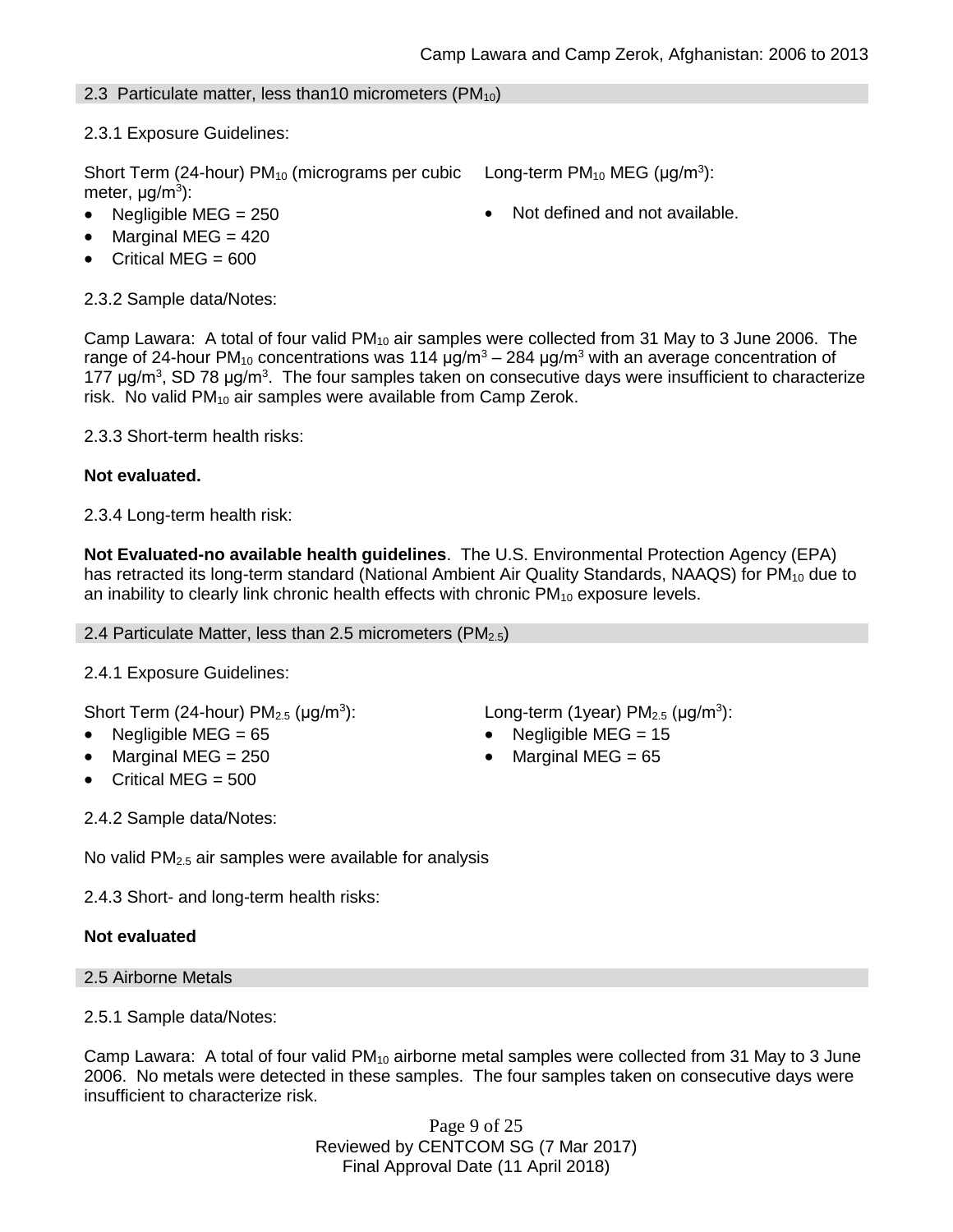Camp Zerok: No valid  $PM_{10}$  airborne metal samples were available for analysis.

2.5.2 Short- and long-term health risks:

### **None identified based on available sample data.**

#### 2.6 Volatile Organic Compounds (VOC)

2.6.1 Sample data/Notes:

No valid volatile organic chemical (VOC) air samples were available for analysis.

2.6.2 Short and long-term health risks:

#### **Not evaluated**

### **3 Soil**

#### 3.1 Site-Specific Sources Identified

#### 3.2 Sample data/Notes:

A total of five valid surface soil samples were collected at Camp Zerok from 6 June 2008 to 7 July 2012, to assess OEH health risk to deployed personnel. The primary soil contamination exposure pathways are dermal contact and dust inhalation. Typical parameters analyzed for included semi volatile organic compounds (SVOCs), heavy metals, polychlorinated biphenyls (PCBs), pesticides, and herbicides. If the contaminant was known or suspected, other parameters may have been analyzed for (i.e., total petroleum hydrocarbons (TPH) and polycyclic aromatic hydrocarbons (PAH) near fuel spills). The percent of the population exposed to soil and associated dust in the sampled areas was > 75% for all samples. For the risk assessment, personnel are assumed to remain at this location for 6 months to 1 year.

3.3 Short-term health risk:

**Not an identified source of health risk**. Currently, sampling data for soil are not evaluated for short term (acute) health risks**.**

3.4 Long-term health risk:

**None identified based on available sample data.** No parameters exceeded 1-year Negligible MEGs.

### **4 Water**

In order to assess the health risk to U.S. personnel from exposure to water in theater, the APHC identified the most probable exposure pathways. These are based on the administrative information provided on the field data sheets submitted with the samples taken over the time period being evaluated. Based on the information provided from the field, all samples for untreated water samples were associated with source water for treatment and no exposure pathways were associated with those samples. Therefore, untreated samples are not assessed as potential health hazards. It is assumed that 100% of all U.S. personnel at Camp Lawara and Camp Zerok were directly exposed to reverse osmosis water purification unit (ROWPU) treated, disinfected fresh bulk water, bottled water, and untreated well water since this classification of water is primarily used for personal hygiene, showering, cooking, and for use at vehicle wash racks.

> Page 10 of 25 Reviewed by CENTCOM SG (7 Mar 2017) Final Approval Date (11 April 2018)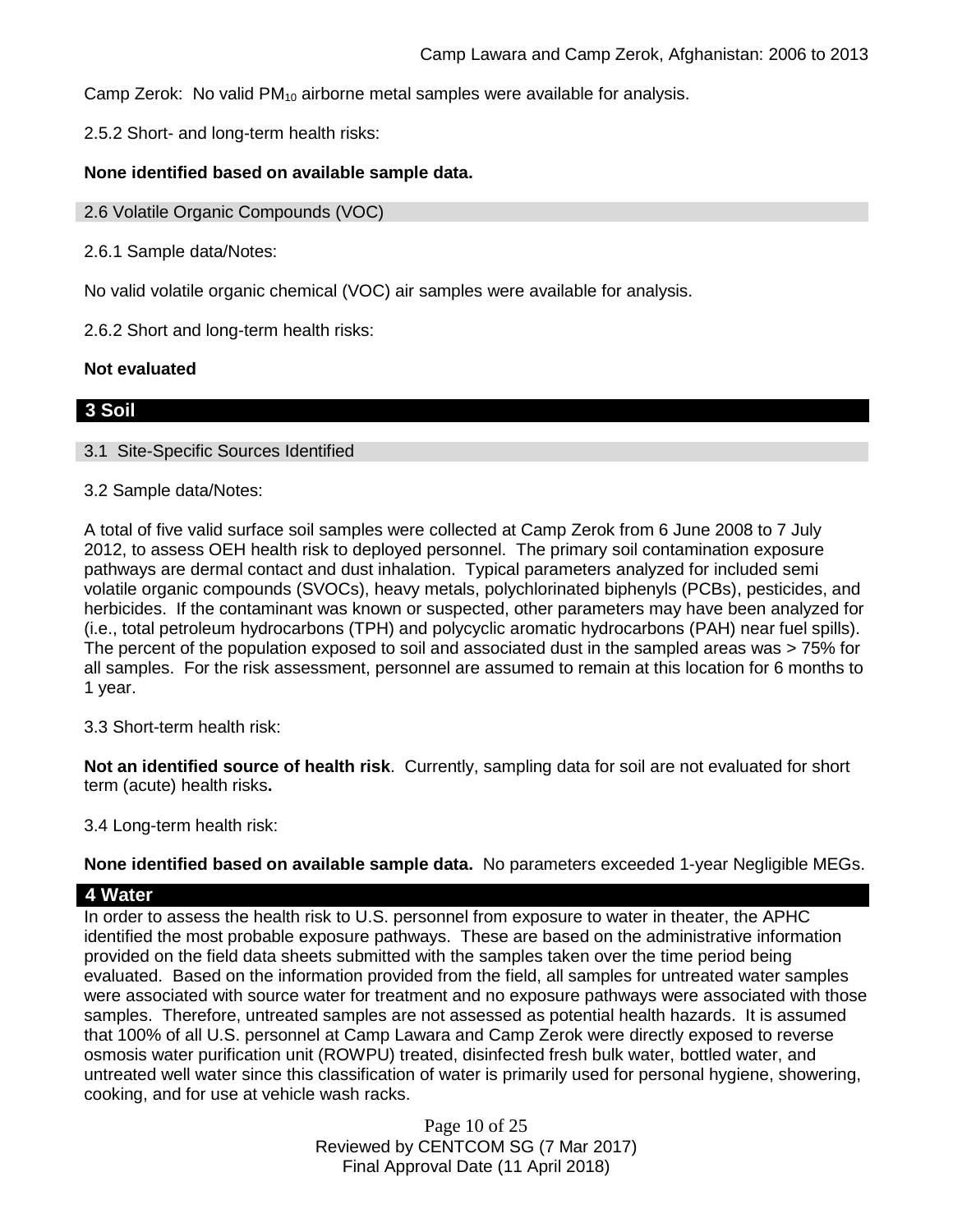# 4.1 Drinking Water: Bottled or Packaged Water

#### 4.1.1 Site-Specific Sources Identified

#### 4.1.2 Sample data/Notes:

To assess the potential for adverse health effects to troops, the following assumptions were made about dose and duration: A conservative (protective) assumption was that personnel routinely ingested 5 L/day of bottled water for up to 365 days (1-year). It was further assumed that control measures were not used.

No valid bottled water samples were available for analysis.

4.1.3 Short-term and long-term health risk:

#### **Not evaluated**.

#### 4.2 Non-Drinking Water: Disinfected

#### 4.2.1 Site-Specific Sources Identified

Although the primary route of exposure for most microorganisms is ingestion of contaminated water, dermal exposure to some microorganisms, chemicals, and biologicals may also cause adverse health effects. Complete exposure pathways would include drinking, brushing teeth, personal hygiene, cooking, providing medical and dental care using a contaminated water supply or during dermal contact at vehicle or aircraft wash racks.

#### 4.2.2 Sample data/Notes:

To assess the potential for adverse health effects to troops the following assumptions were made about dose and duration: All U.S. personnel at this location were expected to remain at this site for approximately 1 year. A conservative (protective) assumption is that personnel routinely consumed less than 5L/day of non-drinking water for up to 365 days (1-year). It is further assumed that control measures and/or personal protective equipment were not used.

Camp Lawara:

 A single treated (Non-Drinking) water samples was collected on 4 April 2007 and evaluated for this health risk assessment. No chemicals were detected at levels above the short- or long-term MEGs.

### Camp Zerok:

 A single treated (Non-Drinking) water sample was collected on 26 April 2011 was evaluated for this health risk assessment. No chemicals were detected at levels above the short- or long-term MEGs.

4.2.3 Short and long-term health risks:

**None identified based on available sample data.** All collected samples were below the short and long-term Negligible MEGs.

> Page 11 of 25 Reviewed by CENTCOM SG (7 Mar 2017) Final Approval Date (11 April 2018)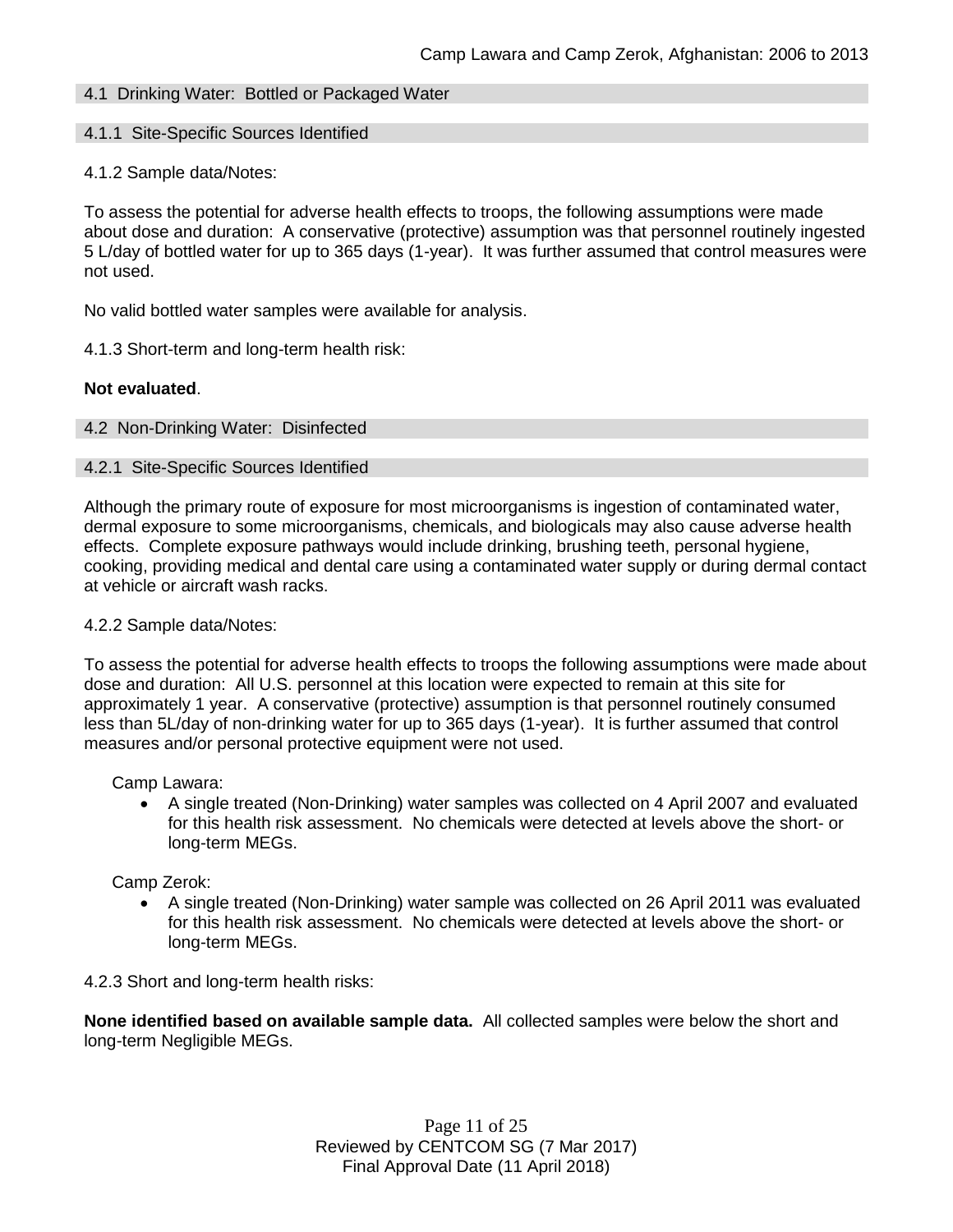# **5 Military Unique**

5.1 Chemical Biological, Radiological Nuclear (CBRN) Weapons

No specific hazard sources were documented in the Defense Occupational and Environmental Health Readiness System (DOEHRS) or the Military Exposure Surveillance Library (MESL) from 31 May 2006 through 8 February 2013 timeframe (References 1 and 6).

### 5.2 Depleted Uranium (DU)

No specific hazard sources were documented in the DOEHRS or MESL from 31 May 2006 through 8 February 2013 timeframe (References 1 and 6).

### 5.3 Ionizing Radiation

No specific hazard sources were documented in the DOEHRS or MESL from 31 May 2006 through 8 February 2013 timeframe (References 1 and 6).

### 5.4 Non-Ionizing Radiation

No specific hazard sources were documented in the DOEHRS or MESL from 31 May 2006 through 8 February 2013 timeframe (References 1 and 6).

### **6 Endemic Diseases**

This document lists the endemic diseases reported in the region, its specific health risks and severity and general health information about the diseases. CENTCOM Modification (MOD) 11 (Reference 7) lists deployment requirements, to include immunizations and chemoprophylaxis, in effect during the timeframe of this POEMS.

### 6.1 Foodborne and Waterborne Diseases

Foodborne and waterborne diseases in the area are transmitted through the consumption of local food and water. Local unapproved food and water sources (including ice) are heavily contaminated with pathogenic bacteria, parasites, and viruses to which most U.S. Service Members have little or no natural immunity. Effective disease surveillance has been improved to cover the majority of the country since 2009. There is still underreporting of specific disease incidence. Diarrheal diseases are expected to temporarily incapacitate a very high percentage of U.S. personnel within days if local food, water, or ice is consumed. Hepatitis A and typhoid fever infections typically cause prolonged illness in a smaller percentage of unvaccinated personnel. Vaccinations are required for DoD personnel and contractors. In addition, although not specifically assessed in this document, significant outbreaks of viral gastroenteritis (e.g., norovirus) and food poisoning (e.g., *Bacillus cereus*, *Clostridium perfringens*, *Staphylococcus* spp.) may occur. Key disease risks are summarized below:

Mitigation strategies were in place and included consuming food and water from approved sources, vaccinations (when available), frequent hand washing and general sanitation practices.

### 6.1.1 Diarrheal diseases (bacteriological)

**High, mitigated to Low**: Diarrheal diseases are expected to temporarily incapacitate a very high percentage of personnel (potentially over 50% per month) within days if local food, water, or ice is consumed. Field conditions (including lack of hand washing and primitive sanitation) may facilitate

> Page 12 of 25 Reviewed by CENTCOM SG (7 Mar 2017) Final Approval Date (11 April 2018)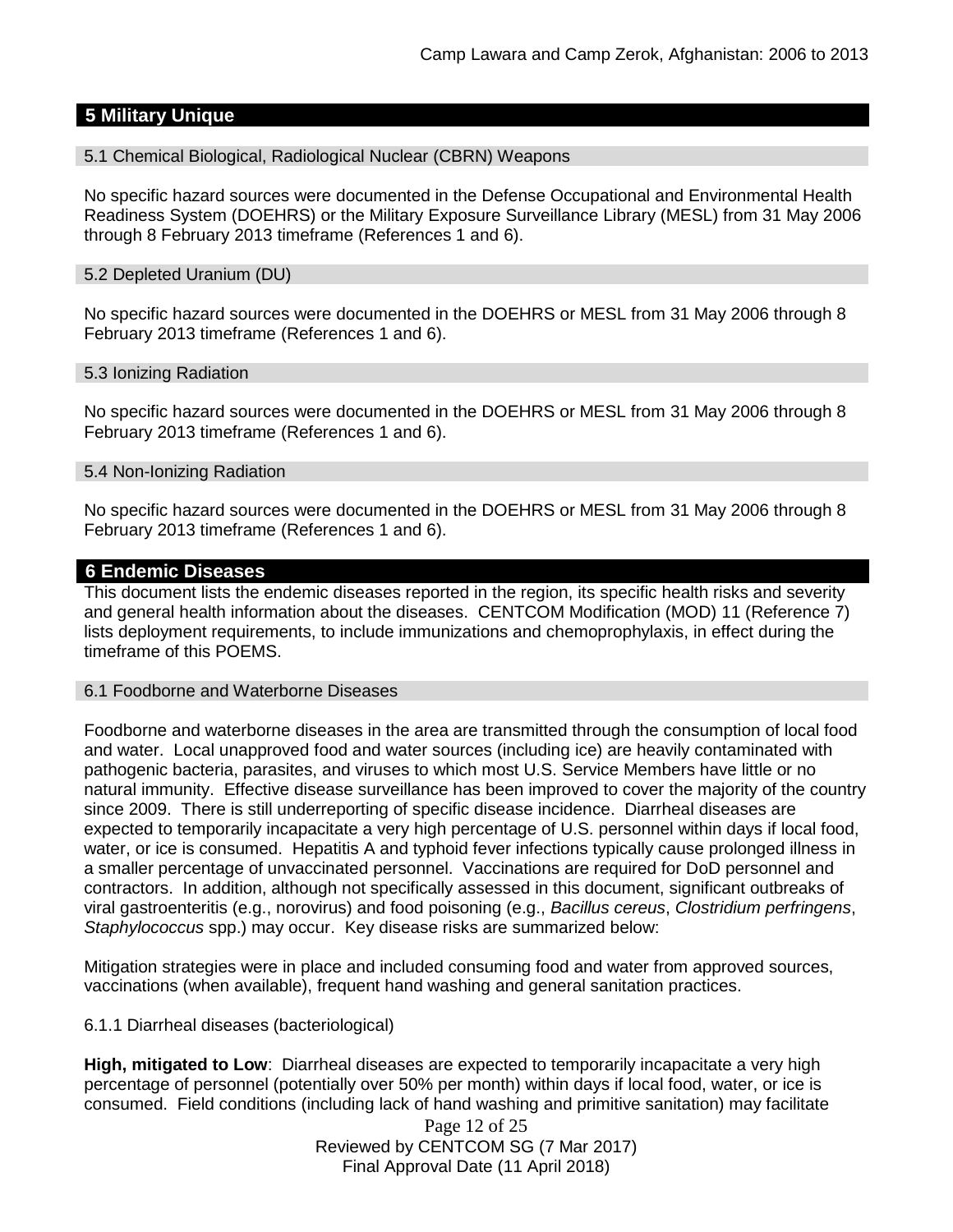person-to-person spread and epidemics. Typically mild disease treated in outpatient setting; recovery and return to duty in less than 72 hours with appropriate therapy. A small proportion of infections may require greater than 72 hours limited duty, or hospitalization.

6.1.2 Hepatitis A, typhoid/paratyphoid fever, and diarrhea-protozoal

**High, mitigated to Low**: Unmitigated health risk to U.S. personnel is high year round for hepatitis A and typhoid/paratyphoid fever, and Moderate for diarrhea-protozoal. Mitigation was in place to reduce the risks to low. Hepatitis A, typhoid/paratyphoid fever, and diarrhea-protozoal disease may cause prolonged illness in a small percentage of personnel (less than 1% per month). Although much rarer, other potential diseases in this area that are also considered a Moderate risk include: hepatitis E, diarrhea-cholera, and brucellosis.

### 6.1.3 Polio

**Low**: Potential health risk to U.S. personnel is Low. Despite a concerted global eradication campaign, poliovirus continues to affect children and adults in Afghanistan. Polio is a highly infectious disease that invades the nervous system. The virus is transmitted by person-to-person, typically by hands, food or water contaminated with fecal matter or through direct contact with the infected person's saliva. An infected person may spread the virus to others immediately before and about 1 to 2 weeks after symptoms appear. The virus can live in an infected person's feces for many weeks. About 90% of people infected have no symptoms, and about 1% have a very severe illness leading to muscle weakness, difficulty breathing, paralysis, and sometimes death. People who do not have symptoms can still pass the virus to others and make them sick.

### 6.1.4 Short-term Health Risks:

**Low**: The overall unmitigated short-term risk associated with foodborne and waterborne diseases are considered High (bacterial diarrhea, hepatitis A, typhoid/paratyphoid fever) to Moderate (diarrheacholera, diarrhea-protozoal, brucellosis, hepatitis E) to Low (polio) if local food or water is consumed. Preventive Medicine measures reduced the risk to Low. Confidence in the health risk estimate is high.

6.1.5 Long-term Health Risks:

# **None identified based on available data.**

### 6.2 Arthropod Vector-Borne Diseases

During the warmer months, the climate and ecological habitat support populations of arthropod vectors, including mosquitoes, ticks, mites, and sandflies. Significant disease transmission is sustained countrywide, including urban areas. Malaria, the major vector-borne health risk in Afghanistan, is capable of debilitating a high percentage of personnel for up to a week or more. Mitigation strategies were in place and included proper wear of treated uniforms, application of repellent to exposed skin, and use of bed nets and chemoprophylaxis (when applicable). Additional methods included the use of pesticides, reduction of pest/breeding habitats, and engineering controls.

### 6.2.1 Malaria

**Low:** Potential unmitigated risk to U.S. personnel is High during warmer months (typically April through November) but reduced to low with mitigation measures. Malaria incidents are often associated with the presence of agriculture activity, including irrigation systems and standing water, which provide breeding habitats for vectors. A small number of cases may occur among personnel exposed to

> Page 13 of 25 Reviewed by CENTCOM SG (7 Mar 2017) Final Approval Date (11 April 2018)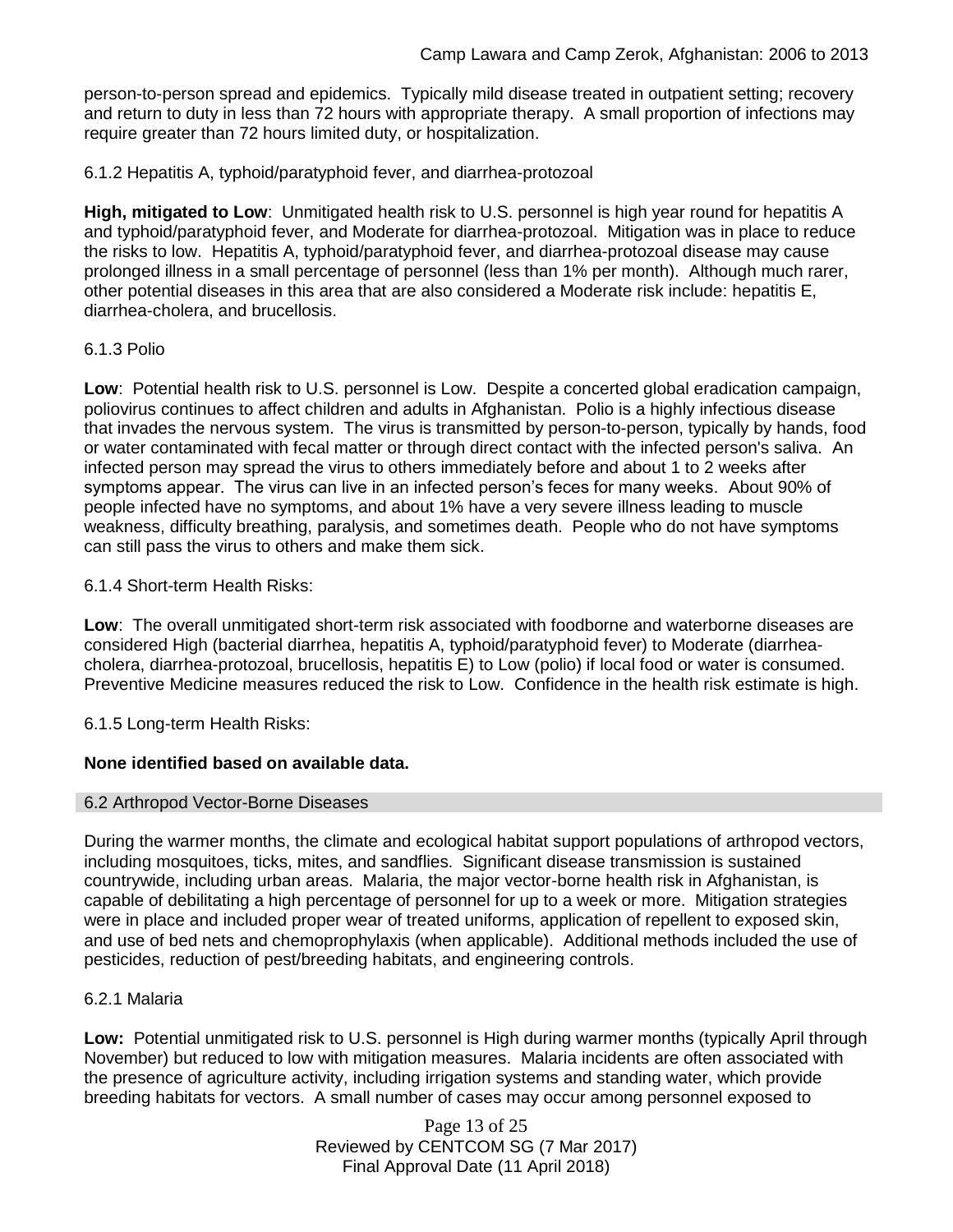mosquito (Anopheles spp.) bites. Malaria incidents may cause debilitating febrile illness typically requiring 1 to 7 days of inpatient care, followed by return to duty. Severe cases may require intensive care or prolonged convalescence.

# 6.2.2 Leishmaniasis

**Moderate, mitigated to Low**: The disease risk is Moderate during the warmer months when sandflies are most prevalent, but reduced to low with mitigation measures. Leishmaniasis is transmitted by sand flies. A small number of cases (less than 1% per month attack rate) could occur among personnel exposed to sandfly bites in areas with infected people, rodents, dogs, or other reservoir animals. In groups of personnel exposed to heavily infected sandflies in focal areas, attack rates can be very high (over 50%). There are two forms of the disease; cutaneous (acute form) and visceral (a more latent form of the disease). The leishmaniasis parasites may survive for years in infected individuals and this infection may go unrecognized by physicians in the U.S. when infections become symptomatic years later. Cutaneous infection is unlikely to be debilitating, though lesions may be disfiguring. Visceral leishmaniasis disease can cause severe febrile illness, which typically requires hospitalization with convalescence over 7 days.

### 6.2.3 Crimean-Congo hemorrhagic fever

**High, mitigated to Low**: Unmitigated risk is High, but reduced to low with mitigation measures. Crimean-Congo hemorrhagic fever occurs in a small number of cases (less than 1% per month attack rate) and is transmitted by tick bites or occupational contact with blood or secretions from infected animals. The disease typically requires intensive care with fatality rates from 5% to 50%.

### 6.2.4 Sandfly fever

**Moderate, mitigated to Low**: Sandfly fever has a Moderate risk with potential disease rates from 1% to 10% per month; under worst case conditions disease rates can be as high as 50%. Mitigation measures reduced the risk to low. The disease is transmitted by sandflies and occurs more commonly in children though adults are still at risk. Sandfly fever disease typically resulted in debilitating febrile illness requiring 1 to 7 days of supportive care followed by return to duty.

### 6.2.5 Plague

**Low:** Potential health risk to U.S. personnel is Low year round. Bubonic plague typically occurred as sporadic cases among people who come in contact with wild rodents and their fleas during work, hunting, or camping activities. Outbreaks of human plague are rare and typically occur in crowded urban settings associated with large increases in infected commensal rats (*Rattus rattus*) and their flea populations. Some untreated cases of bubonic plague may develop into secondary pneumonic plague. Respiratory transmission of pneumonic plague is rare but has the potential to cause significant outbreaks. Close contact is usually required for transmission. In situations where respiratory transmission of plague is suspected, weaponized agent must be considered. Extremely rare cases (less than 0.01% per month attack rate) could occur. Incidence could result in potentially severe illness which may require more than 7 days of hospitalization and convalescence.

# 6.2.6 Typhus-miteborne (scrub typhus)

**Moderate, mitigated to Low:** Potential health risk to U.S. personnel is Moderate during warmer months (typically March through November) when vector activity is highest. Mitigation measures reduced the risk to Low. Mite-borne typhus is a significant cause of febrile illness in local populations with rural exposures in areas where the disease is endemic. Large outbreaks have occurred when

> Page 14 of 25 Reviewed by CENTCOM SG (7 Mar 2017) Final Approval Date (11 April 2018)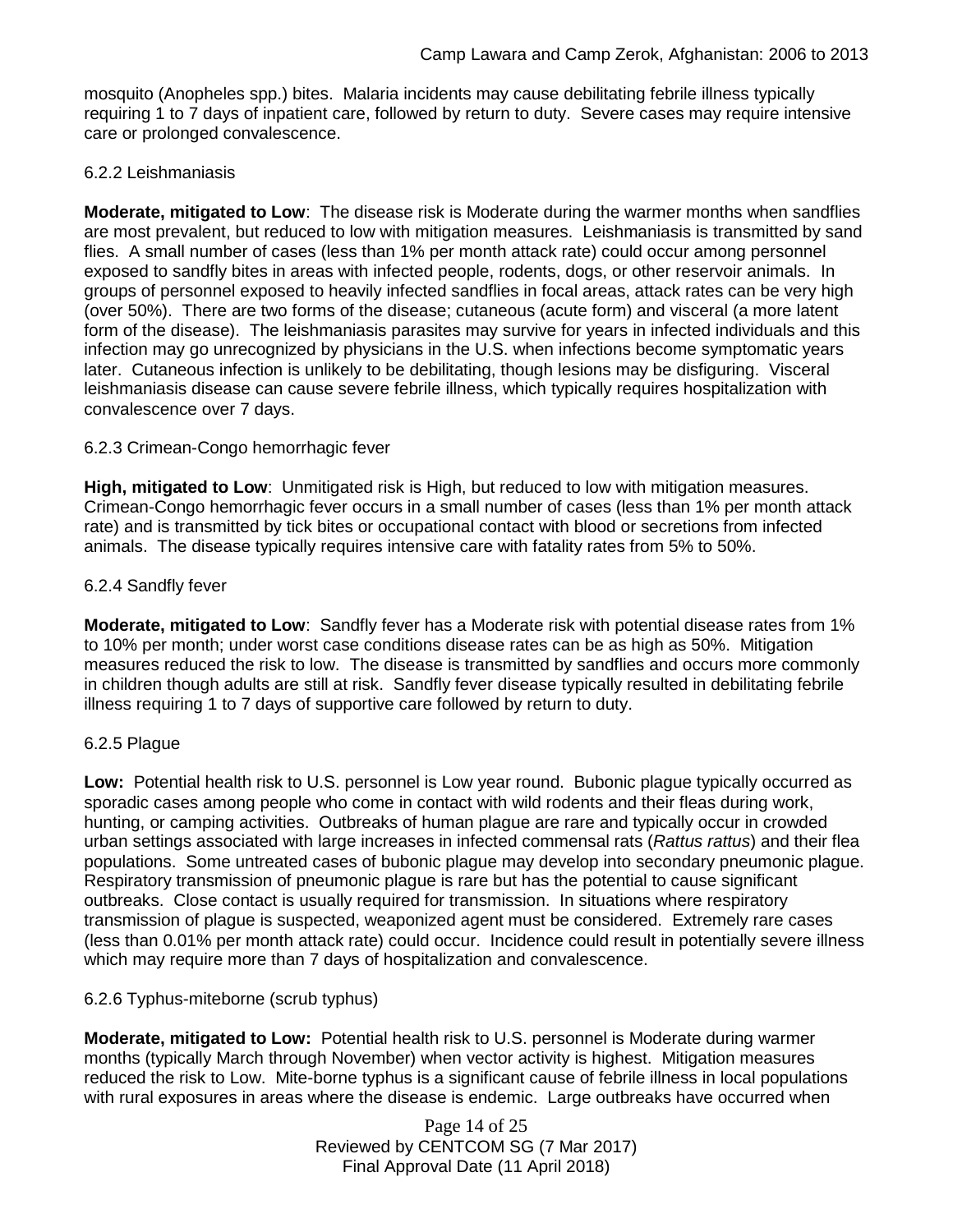non-indigenous personnel such as military forces enter areas with established local transmission. The disease is transmitted by the larval stage of trombiculid mites (chiggers), which are typically found in areas of grassy or scrubby vegetation, often in areas which have undergone clearing and regrowth. Habitats may include sandy beaches, mountain deserts, cultivated rice fields, and rain forests. Although data are insufficient to assess potential disease rates, attack rates can be very high (over 50%) in groups of personnel exposed to heavily infected "mite islands" in focal areas. The disease can cause debilitating febrile illness typically requiring 1 to 7 days of inpatient care, followed by return to duty.

### 6.2.7 West Nile fever

**Low**: West Nile fever is present. The disease is maintained by the bird population and transmitted to humans via mosquito vector. Typically, infections in young, healthy adults were asymptomatic although fever, headache, tiredness, body aches (occasionally with a skin rash on trunk of body), and swollen lymph glands can occur. This disease is associated with a low risk estimate.

### 6.2.9 Short -term health risks:

**Low:** The unmitigated health risk estimate is High for malaria and Crimean-Congo hemorrhagic fever (infection rate of less than 1% per month), Moderate for leishmaniasis-cutaneous (acute), sandfly fever, typhus-miteborne; and Low for the plague and West Nile fever. Health risk is reduced to Low by proper wear of the uniform, application of repellent to exposed skin, and appropriate chemoprophylaxis. Confidence in health risk estimate was high.

### 6.2.10 Long-term health risks:

**Low:** The unmitigated risk is moderate for leishmaniasis-visceral (chronic). Risk is reduced to Low by proper wear of the uniform and application of repellent to exposed skin. Confidence in the risk estimate is high.

### 6.3 Water Contact Diseases

Operations or activities that involve extensive water contact may result in personnel being temporarily debilitated with leptospirosis in some locations. Leptospirosis health risk typically increases during flooding. In addition, although not specifically assessed in this document, bodies of surface water are likely to be contaminated with human and animal waste. Activities such as wading or swimming may result in exposures to enteric diseases such as diarrhea and hepatitis via incidental ingestion of water. Prolonged water contact also may lead to the development of a variety of potentially debilitating skin conditions such as bacterial or fungal dermatitis. Mitigation strategies were in place and included avoiding water contact and recreational water activities, proper wear of uniform (especially footwear), and protective coverings for cuts/abraded skin.

# 6.3.1 Leptospirosis

**Moderate, mitigated to Low**: Human infections occur seasonally (typically April through November) through exposure to water or soil contaminated by infected animals and is associated with wading, and swimming in contaminated, untreated open water. The occurrence of flooding after heavy rainfall facilitates the spread of the organism because as water saturates the environment, *Leptospira* spp. present in the soil passes directly into surface waters. *Leptospira* spp. can enter the body through cut or abraded skin, mucous membranes, and conjunctivae. Infection may also occur from ingestion of contaminated water. The acute, generalized illness associated with infection may mimic other tropical diseases (for example, dengue fever, malaria, and typhus), and common symptoms include fever,

> Page 15 of 25 Reviewed by CENTCOM SG (7 Mar 2017) Final Approval Date (11 April 2018)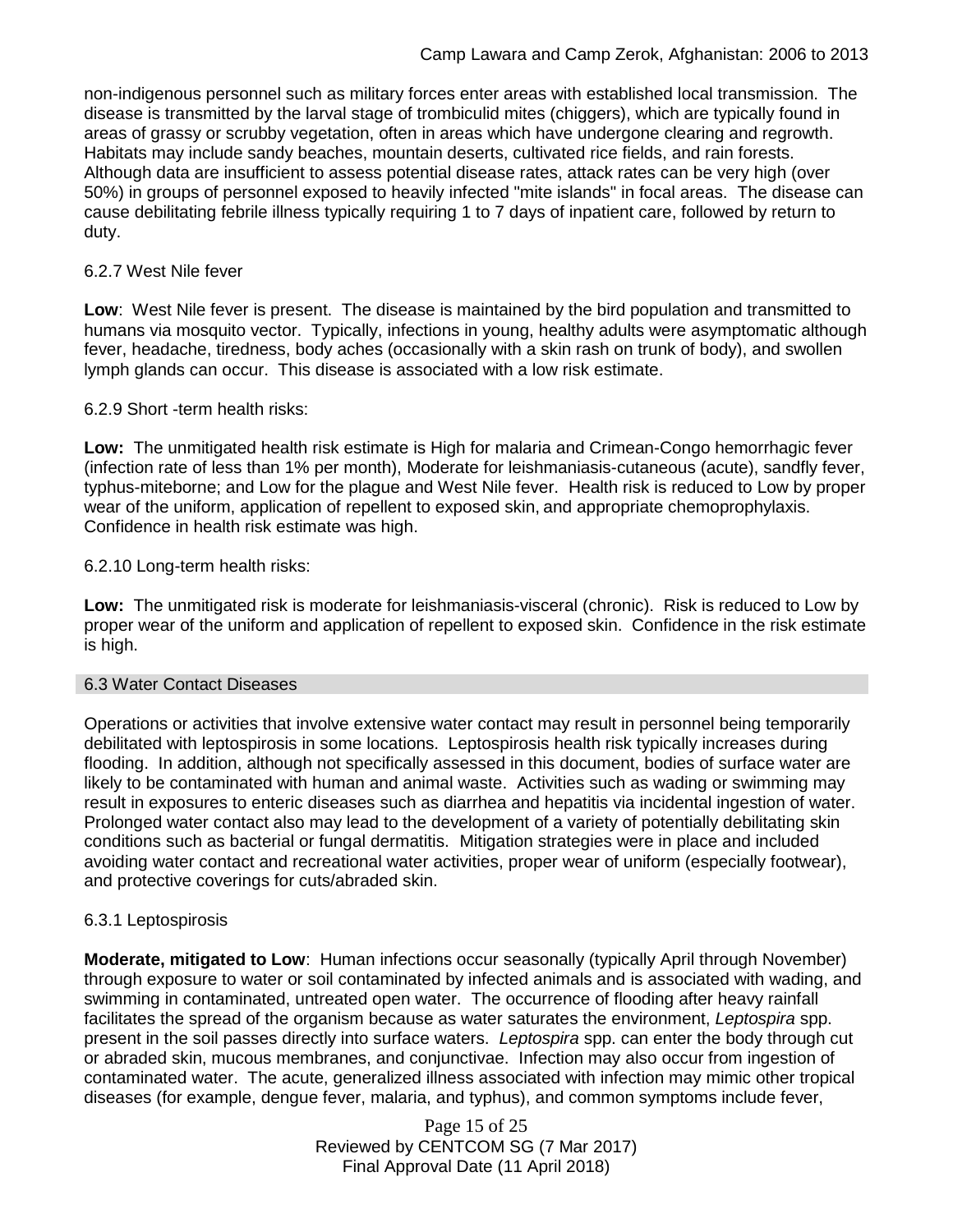chills, myalgia, nausea, diarrhea, cough, and conjunctival suffusion. Manifestations of severe disease can include jaundice, renal failure, hemorrhage, pneumonitis, and hemodynamic collapse. Recreational activities involving extensive water contact may result in personnel being temporarily debilitated with leptospirosis. Incidence could result in debilitating febrile illness typically requiring 1 to 7 days of inpatient care, followed by return to duty; some cases may require prolonged convalescence. This disease is associated with a Moderate health risk estimate.

6.3.2 Short-term health risks:

**Low:** Unmitigated health risk of leptospirosis is Moderate during warmer months. Mitigation measures reduce the risk to Low. Confidence in the health risk estimate is high.

6.3.3 Long-term health risks:

### **None identified based on available data.**

### 6.4 Respiratory Diseases

Although not specifically assessed in this document, deployed U.S. forces may be exposed to a wide variety of common respiratory infections in the local population. These include influenza, pertussis, viral upper respiratory infections, viral and bacterial pneumonia, and others. The U.S. military populations living in close-quarter conditions are at risk for substantial person-to-person spread of respiratory pathogens. Influenza is of particular concern because of its ability to debilitate large numbers of unvaccinated personnel for several days. Mitigation strategies were in place and included routine medical screenings, vaccination, enforcing minimum space allocation in housing units, implementing head-to-toe sleeping in crowded housing units and implementation of proper personal protective equipment (PPE) when necessary for healthcare providers and detention facility personnel.

# 6.4.1 Tuberculosis (TB)

**Moderate, mitigated to Low:** Potential health risk to U.S. personnel is Moderate, mitigated to Low, year round. Transmission typically requires close and prolonged contact with an active case of pulmonary or laryngeal TB, although it also can occur with more incidental contact. Individuals with prolonged indoor exposure to the local population are at increased risk for latent TB infection.

### 6.4.2 Meningococcal meningitis

**Low:** Meningococcal meningitis poses a Low risk and is transmitted from person to person through droplets of respiratory or throat secretions. Close and prolonged contact facilitates the spread of this disease. Meningococcal meningitis is potentially a very severe disease typically requiring intensive care; fatalities may occur in 5-15% of cases.

### 6.4.3 Middle East respiratory syndrome coronavirus (MERS-CoV)

**Low**: Although no cases have been reported in Afghanistan, Middle East respiratory syndrome coronavirus (MERS-CoV) is known to occur within the region. Most MERS patients developed severe acute respiratory illness with symptoms of fever, cough and shortness of breath. MERS-CoV has spread from ill people to others through close contact, such as caring for or living with an infected person. The incubation period for MERS-CoV is usually about 5 to 6 days, but can range from 2 to 14 days. Currently, there is no vaccine to prevent MERS-CoV infection.

> Page 16 of 25 Reviewed by CENTCOM SG (7 Mar 2017) Final Approval Date (11 April 2018)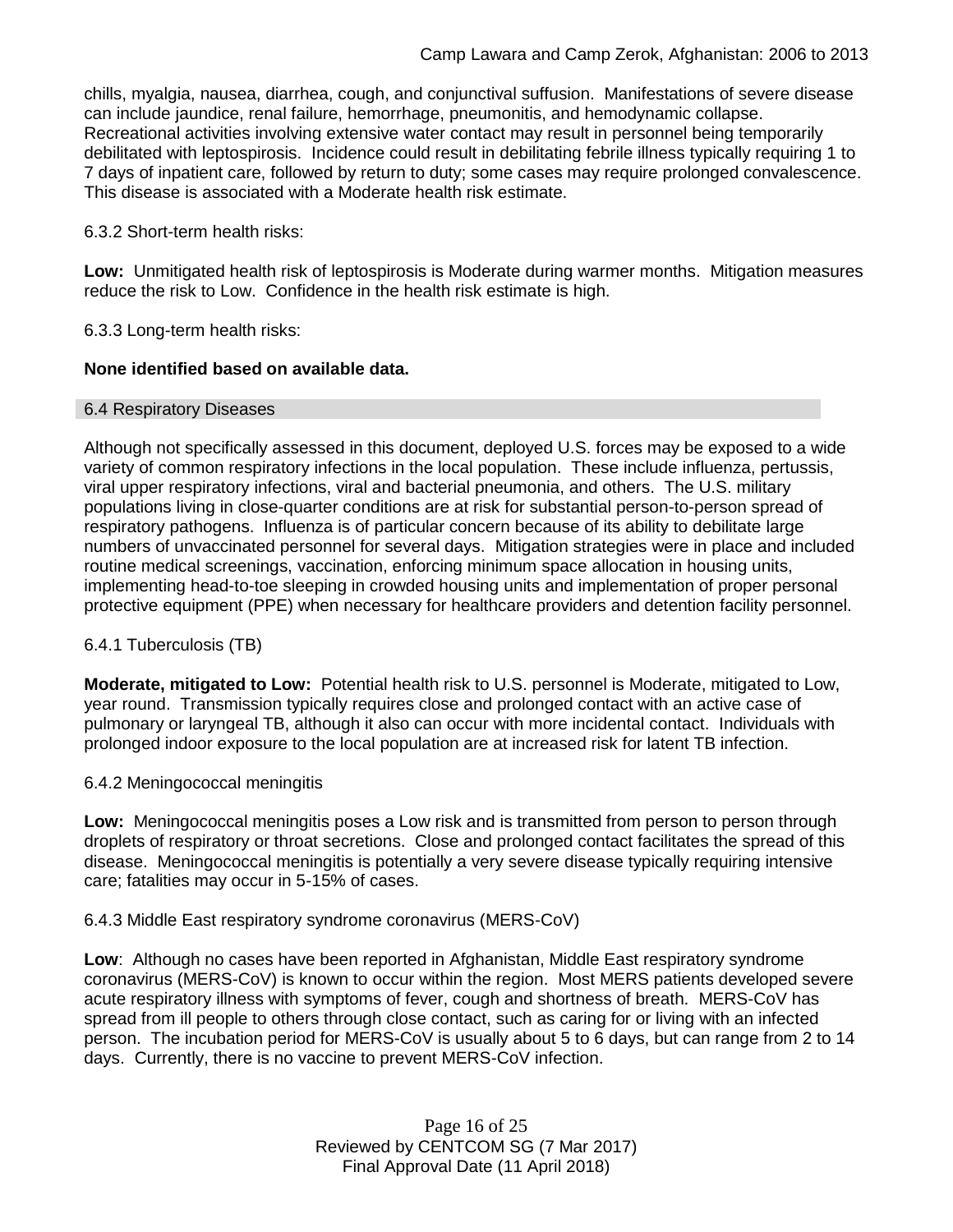# 6.4.4 Short-term health risks:

**Low:** Moderate (TB) to Low (for meningococcal meningitis and MERS-CoV). Overall risk was reduced to Low with mitigation measures. Confidence in the health risk estimate is high.

6.4.5 Long-term health risks:

**None identified based on available data.** Tuberculosis is evaluated as part of the post deployment health assessment (PDHA). A TB skin test is required post-deployment if potentially exposed and is based upon individual service policies.

#### 6.5 Animal-Contact Diseases

### 6.5.1 Rabies

**Moderate, mitigated to Low:** Rabies posed a year-round moderate risk. Occurrence in local animals was well above U.S. levels due to the lack of organized control programs. Dogs are the primary reservoir of rabies in Afghanistan, and a frequent source of human exposure. Rabies is transmitted by exposure to the virus-laden saliva of an infected animal, typically through bites, but could occur from scratches contaminated with the saliva. A U.S. Army Soldier deployed to Afghanistan from May 2010 to May 2011 died of rabies in New York on 31 August 2011 (Reference 8). Laboratory results indicated the Soldier was infected from contact with a dog while deployed. Although the vast majority (>99%) of persons who develop rabies disease will do so within a year after a risk exposure, there have been rare reports of individuals presenting with rabies disease up to six years or more after their last known risk exposure. Mitigation strategies included command emphasis of CENTCOM GO 1C reduction of animal habitats, active pest management programs, and timely treatment of feral animal scratches/bites.

### 6.5.2 Anthrax

**Low:** Anthrax cases are rare in indigenous personnel, and pose a Low risk to U.S. personnel. Anthrax is a naturally occurring infection; cutaneous anthrax is transmitted by direct contact with infected animals or carcasses, including hides. Eating undercooked infected meat may result in contracting gastrointestinal anthrax. Pulmonary anthrax is contracted through inhalation of spores and is extremely rare. Mitigation measures included consuming approved food sources, proper food preparation and cooking temperatures, avoidance of animals and farms, dust abatement when working in these areas, vaccinations, and proper PPE for personnel working with animals.

### 6.5.3 Q-Fever

**Moderate, mitigated to Low:** Potential health risk to U.S. personnel is Moderate, but mitigated to Low, year round. Rare cases are possible among personnel exposed to aerosols from infected animals, with clusters of cases possible in some situations. Significant outbreaks (affecting 1-50%) can occur in personnel with heavy exposure to barnyards or other areas where animals are kept. Unpasteurized milk may also transmit infection. The primary route of exposure is respiratory, with an infectious dose as low as a single organism. Incidence could result in debilitating febrile illness, sometimes presenting as pneumonia, typically requiring 1 to 7 days of inpatient care followed by return to duty. Mitigation strategies in place as listed in paragraph 6.5.2 except for vaccinations.

> Page 17 of 25 Reviewed by CENTCOM SG (7 Mar 2017) Final Approval Date (11 April 2018)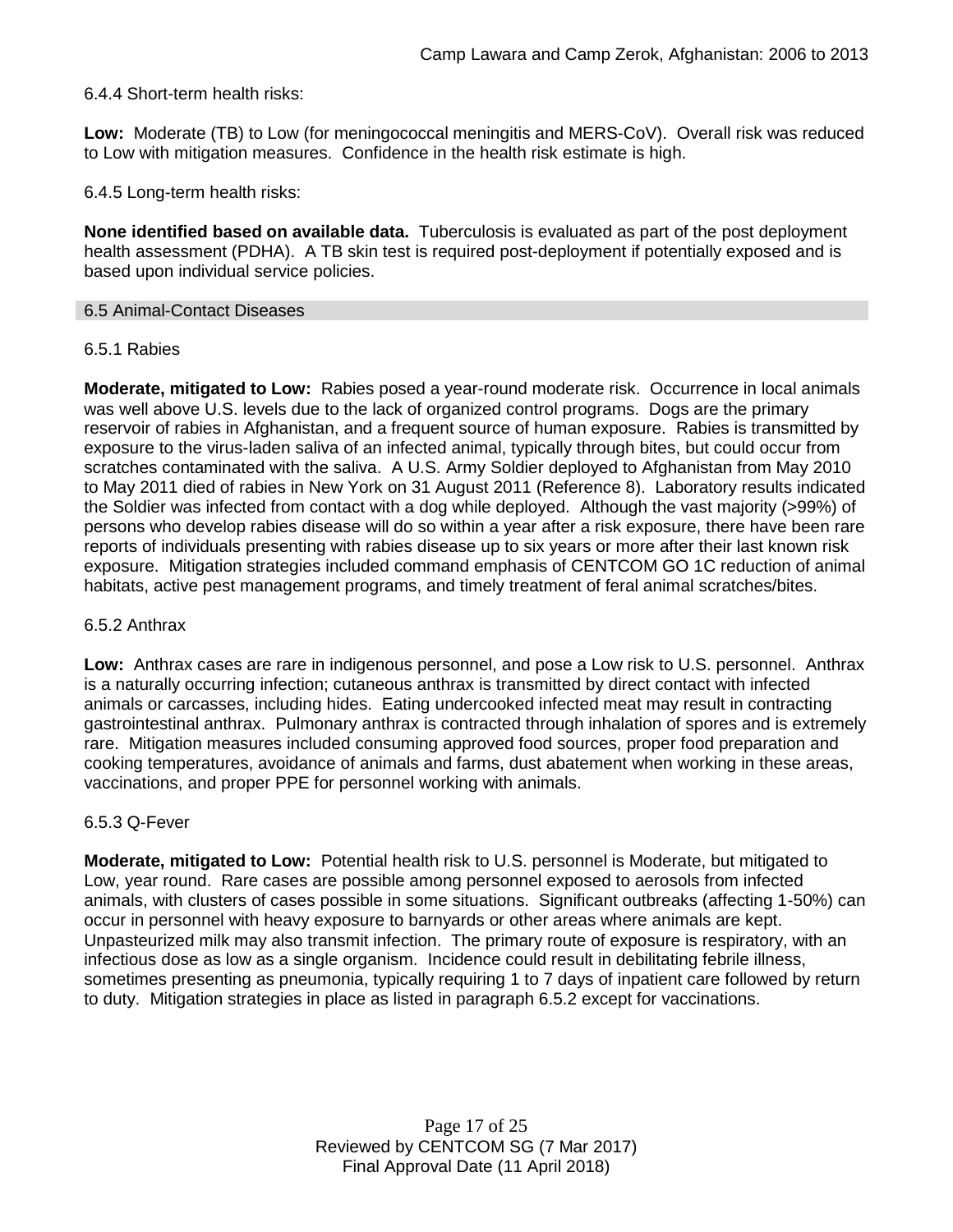### 6.5.4 Avian influenza

**Low:** Potential health risk to U.S. personnel is Low. Although avian influenza (AI) is easily transmitted among birds, bird-to-human transmission is extremely inefficient. Human-to-human transmission appears to be exceedingly rare, even with relatively close contact. Extremely rare cases (less than 0.01% per month attack rate) could occur. Incidence could result in very severe illness with fatality rate higher than 50 percent in symptomatic cases. Mitigation strategies included avoidance of birds/poultry and proper cooking temperatures for poultry products.

*6.5.5* Short-term health risks:

**Low:** The short-term unmitigated risk is Moderate for rabies, and Q-fever, to Low for anthrax, and avian influenza. Mitigation measures reduced the overall risk to Low.Confidence in risk estimate is high.

6.5.6 Long-term health risks:

**Low:** A Low long-term risk exists for rabies because, in rare cases, the incubation period for rabies can be several years.

6.6 Soil-transmitted helminths (hookworm, strongyloidiasis, cutaneous larva migrans)

**Moderate, mitigated to Low:** Potential health risk to U.S. personnel is Moderate during warmer months (typically March through November) when vector activity is highest. Mitigation measures reduced the risk to low. A small number of cases (less than 1% per month attack rate) could occur among personnel with direct skin exposure to soil contaminated with human or animal feces (including sleeping on bare ground and walking barefoot). Initial skin symptoms typically are mild and are not debilitating. However, systemic symptoms of fever, cough, abdominal pain, nausea, and diarrhea may develop weeks to months after initial infection with hookworm or *Strongyloides*. More severe infections with high worm burden may be debilitating in some cases. Rates of infection in U.S. personnel will be highly variable, depending on specific local environmental conditions. Rates of infection in U.S. personnel are expected to be less than 1 percent per month in most locations. However, rates in some focal areas with heavily contaminated soil could exceed 1 percent per month.

6.6.1 Short-term health risks:

**Low:** Moderate for soil transmitted helminthes. Overall risk was reduced to Low with mitigation measures. Confidence in the health risk estimate is high.

6.6.2 Long-term health risks:

# **None identified based on available data.**

### **7 Venomous Animals**

All information was taken directly from the Armed Forces Pest Management Board (Reference 9) and the Clinical Toxinology Resources web site from the University of Adelaide, Australia (Reference 10). Camp Lawara and Camp Zerok were located in southeast Afghanistan in the vicinity of Paktika province. The precise locations of Camp Lawara and Camp Zerok were not provided in the DOEHRS or MESL record. The species listed below have home ranges in southeast Afghanistan and may overlap the location of Camp Lawara and Camp Zerok to potentially present a health risk if they are encountered by personnel.

> Page 18 of 25 Reviewed by CENTCOM SG (7 Mar 2017) Final Approval Date (11 April 2018)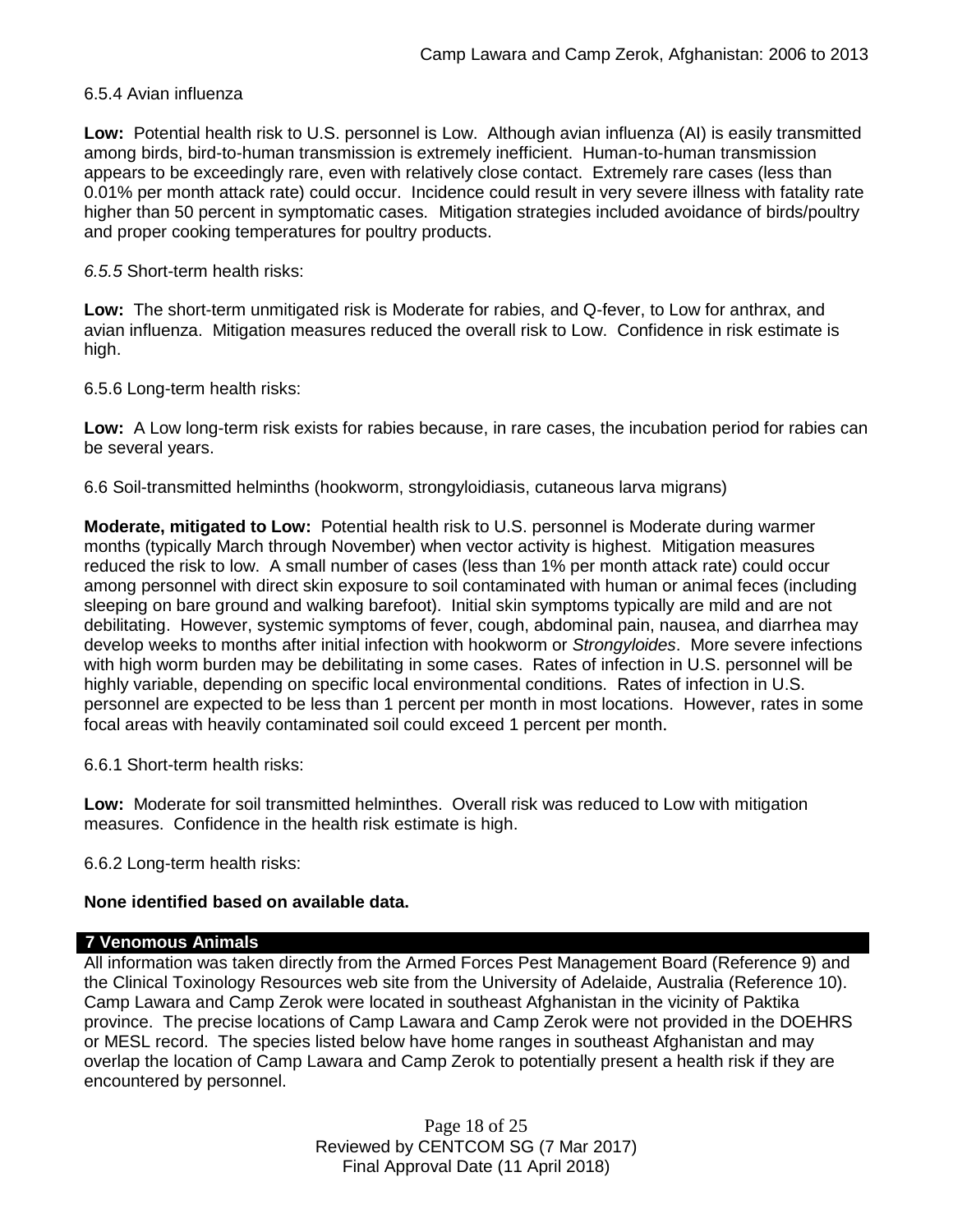See Section 9 for more information about pesticides and pest control measures.

7.1 Spiders

 *Latrodectus dahlia* (widow spider): Severe envenoming possible, potentially lethal. However, venom effects are mostly minor and even significant envenoming is unlikely to be lethal.

### 7.2 Scorpions

 *Androctonus amoreuxi* and *Androctonus baluchicus*: Severe envenoming possible, potentially lethal. Severe envenoming may produce direct or indirect cardio toxicity, with cardiac arrhythmias, cardiac failure. Hypovolaemic hypotension possible in severe cases due to fluid loss through vomiting and sweating.

 *Buthacus striffleri*, *Compsobuthus afghanus*, *Compsobuthus rugosulus, Mesobuthus caucasicus, Mesobuthus eupeus, Mesobuthus macmahoni, Orthochirus afghanus*, *Orthochirus bicolor, Orthochirus danielleae, Orthochirus erardi*, *Orthochirus heratensis, Orthochirus jalalabadensis, Orthochirus monodi, Orthochirus pallidus, Orthochirus samrchelsis*, *Orthochirus scrobiculosus,* and *Sassanidotus gracilis*: There are a number of dangerous Buthid scorpions, but there are also some known to cause minimal effects only. Without clinical data it is unclear where these species fit within that spectrum.

 *Hottentotta alticola* and *Hottentotta saulcyi*: Moderate envenoming possible but unlikely to prove lethal. Stings by these scorpions are likely to cause only short lived local effects, such as pain, without systemic effects.

 *Scorpiops afghanus*: Mild envenoming only, not likely to prove lethal. Stings by these scorpions are likely to cause only short lived local effects, such as pain, without systemic effects.

### 7.3 Snakes

 *Echis carinatus multisquamatus* (central Asian saw-scaled viper), *Echis carinatus sochureki* (Sochurek's saw-scaled viper) and *Gloydius halys* (Haly's pit viper): Severe envenoming possible, potentially lethal. Bites may cause moderate to severe coagulopathy and haemorrhagins causing extensive bleeding.

 *Macrovipera lebetina obtuse* (Levant blunt-nosed viper) and *Macrovipera lebetina turanica*  (Turan blunt-nosed viper): Severe envenoming possible, potentially lethal. Bites may cause mild to severe local effects, shock & coagulopathy.

 *Naja oxiana* (oxus cobra): Severe envenoming possible, potentially lethal. Bites can cause systemic effects, principally flaccid paralysis.

 *Bungarus caeruleus* (Common krait): Severe envenoming likely, high lethality potential. Krait bites can cause moderate to severe flaccid paralysis, respiratory failure, requiring intubation & ventilation in severe cases. Most victims bitten while asleep in huts at night. Bites may produce invisible or barely perceptible puncture marks. Human mortality rate is high without use of antivenom. Antivenom may prevent worsening of paralysis, but may not reverse established paralysis.

> Page 19 of 25 Reviewed by CENTCOM SG (7 Mar 2017) Final Approval Date (11 April 2018)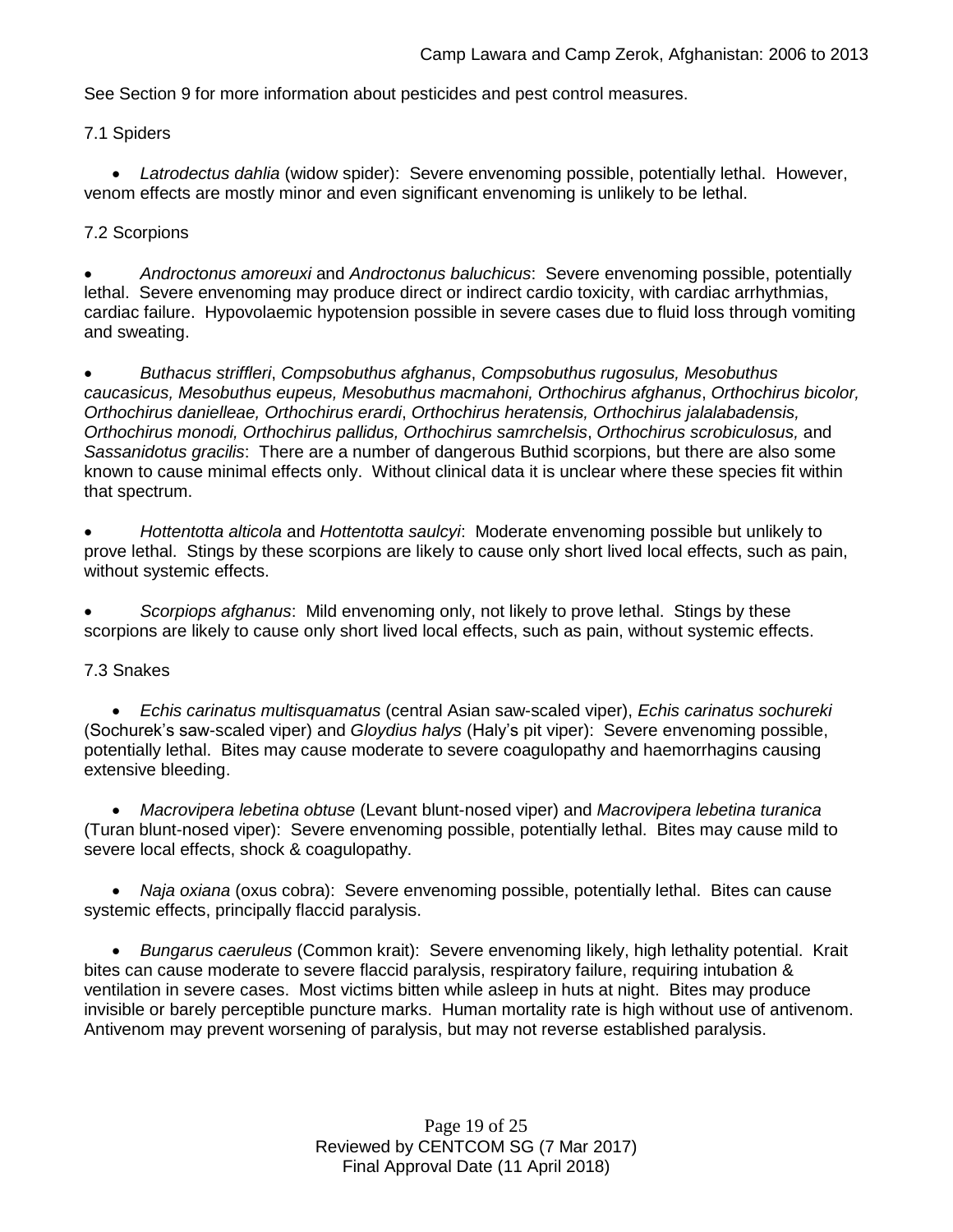*Gloydius himalayanus* (Himalayan pit viper): Potentially lethal envenoming, though unlikely, cannot be excluded. Bites cause local and sometimes systemic effects including necrosis, coagulopathy, and renal failure.

*7.4* Short-term health risk:

**Low:** If encountered, effects of venom vary with species from mild localized swelling (e.g. *Latrodectus dahlia*) to potentially lethal effects (e.g., *Gloydius halys*). See effects of venom above. Mitigation strategies included avoiding contact, proper wear of uniform (especially footwear), and timely medical treatment. Confidence in the health risk estimate is low (Reference 4, Table 3-6).

7.5 Long-term health risk:

### **None identified.**

# **8 Heat/Cold Stress**

### 8.1 Heat

Camp Lawara and Camp Zerok are located in southeast Afghanistan, although the precise locations are not known. Based on other sites in the area, temperatures for the summer (June - September) monthly mean daily maximum temperatures are expected to range from 77 degrees Fahrenheit (°F) to 85°F with an average temperature of 82°F based on historical climatological data from the U.S. Air Force Combat Climatology Center, 14<sup>th</sup> Weather Squadron. The health risk of heat stress/injury based on temperatures alone is Low ( $<$  78°F) from September – May and High (82-87.9°F) from June – August. However, work intensity and clothing/equipment worn pose greater health risk of heat stress/injury than environmental factors alone (Reference 11). Managing risk of hot weather operations included monitoring work/rest periods, proper hydration, and taking individual risk factors (e.g., acclimation, weight, and physical conditioning) into consideration. Risk of heat stress/injury was reduced with preventive measures.

### 8.1.1 Short-term health risk:

**Low to High, mitigated to Low:** The risk of heat injury was reduced to low through preventive measures such as work/rest cycles, proper hydration and nutrition, and monitoring wet bulb globe temperature (WBGT). Risk of heat injury may be greater in unacclimatized or susceptible populations (older, previous history of heat injury, poor physical condition, underlying medical/health conditions), and those under operational constraints (equipment, PPE, vehicles). Confidence in the health risk estimate is low (Reference 4, Table 3-6).

### 8.1.2 Long-term health risk:

**Low:** The long-term risk is Low. However, the risk may be greater for certain susceptible persons– those older (i.e., greater than 45 years), in lesser physical shape, or with underlying medical/health conditions. Long-term health implications from heat injuries are rare but may occur, especially from more serious injuries such as heat stroke. It is possible that high heat in conjunction with various chemical exposures may increase long-term health risks, though specific scientific evidence is not conclusive. Confidence in these risk estimates is medium (Reference 4, Table 3-6).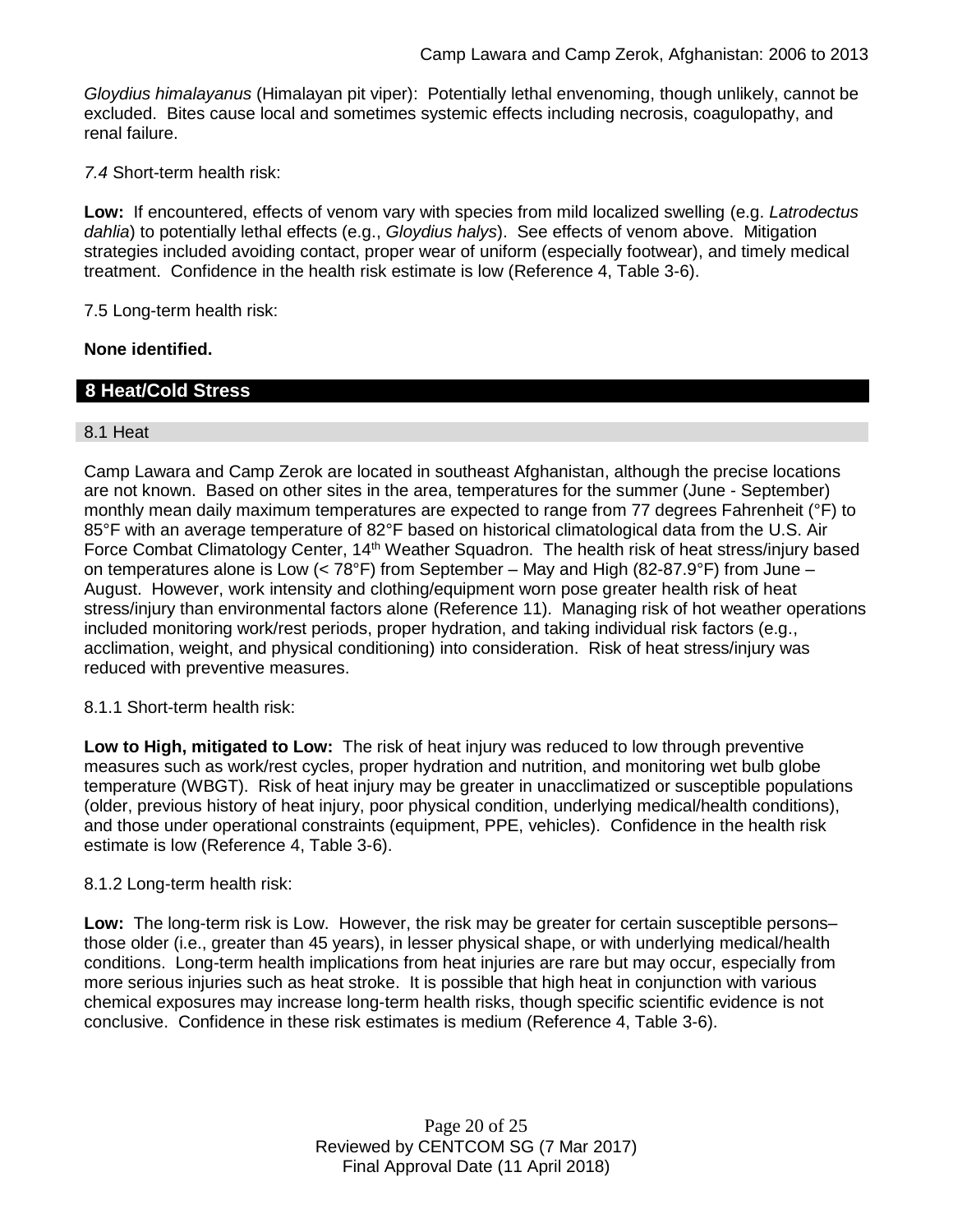### 8.2 Cold

### 8.2.1 Short-term health risks:

Camp Lawara and Camp Zerok are located in southeast Afghanistan, although the precise locations are not known. Based on other sites in the area, winter (December - March) mean daily minimum temperatures range from 10.9°F to 28°F with an average temperature of 18°F based on historical climatological data from the U.S. Air Force Combat Climatology Center, 14<sup>th</sup> Weather Squadron. Because even on warm days a significant drop in temperature after sunset by as much as 40°F can occur, there is a risk of cold stress/injury year round when temperatures fall below 60°F. The risk assessment for Non-Freezing Cold Injuries, such as chilblain, trench foot, and hypothermia, is Low based on historical temperature and precipitation data. Frostbite is unlikely to occur because temperatures seldom drop below freezing. However, personnel may encounter significantly lower temperatures during field operations at higher altitudes. As with heat stress/injuries, cold stress/injuries are largely dependent on operational and individual factors instead of environmental factors alone (Reference 10).

**Low:** The health risk of cold injury is Low. Confidence in the health risk estimate is medium.

8.1.2 Long-term health risk:

**Low:** The health risk of cold injury is Low. Confidence in the health risk estimate is medium (Reference 4, Table 3-6).

# **9 Noise**

#### 9.1 Continuous

No specific hazard sources were documented in the DOEHRS or MESL from 31 May 2006 through 8 February 2013 timeframe.

9.1.1 Short- and long-term health risks:

### **Not evaluated**

9.2 Impulse

No specific hazard sources were documented in the DOEHRS or MESL from 31 May 2006 through 8 February 2013 timeframe.

9.2.1 Short- and Long-term health risks:

### **Not evaluated**.

### **10 Unique Incidents/Concerns**

#### 10.1 Potential environmental contamination sources

DoD personnel are exposed to various chemical, physical, ergonomic, and biological hazards in the course of performing their mission. These types of hazards depend on the mission of the unit and the operations and tasks which the personnel are required to perform to complete their mission. The health

> Page 21 of 25 Reviewed by CENTCOM SG (7 Mar 2017) Final Approval Date (11 April 2018)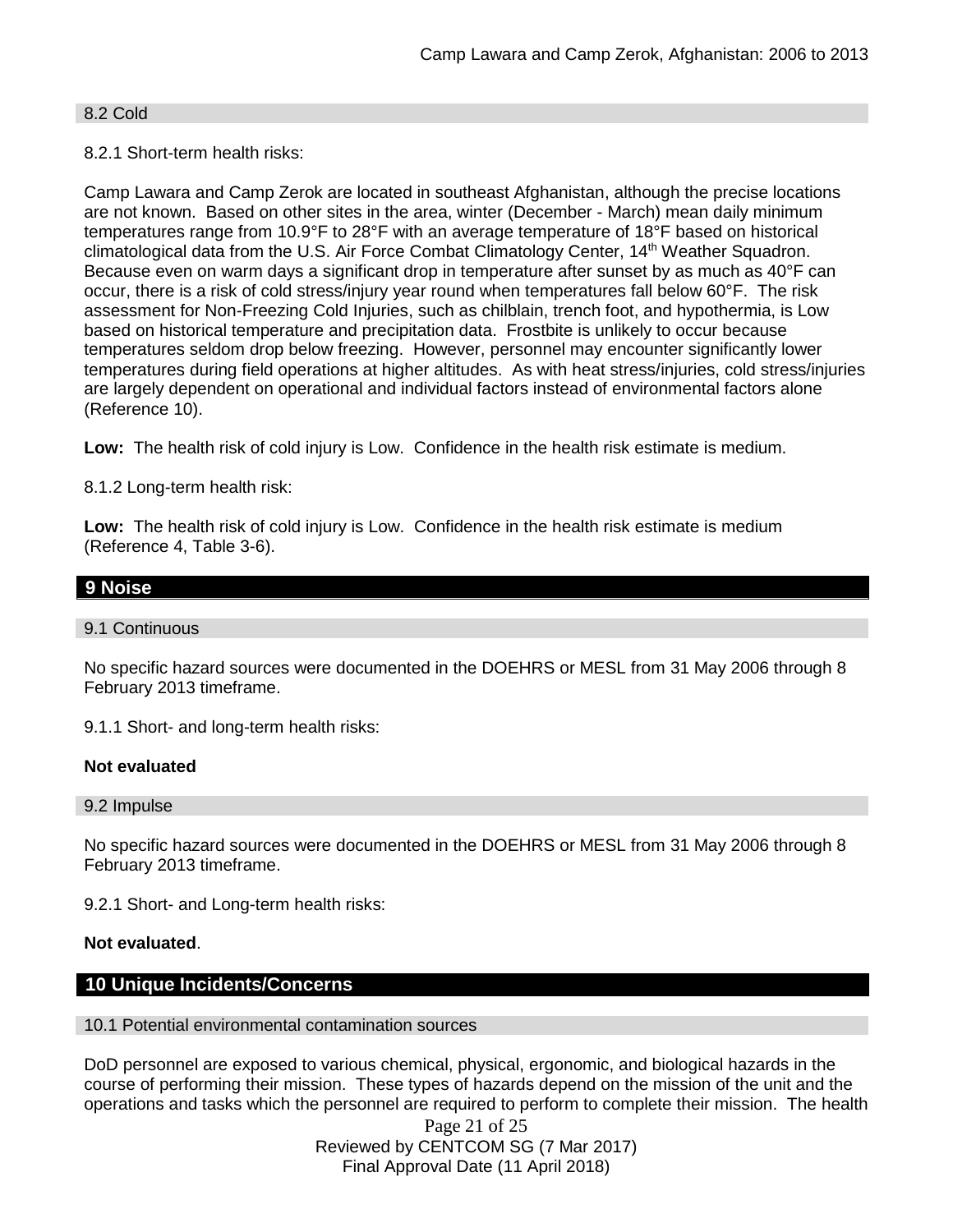risk associated with these hazards depends on a number of elements including what materials are used, how long the exposure last, what is done to the material, the environment where the task or operation is performed, and what controls are used. The hazards can include exposures to heavy metal particulates (e.g., lead, cadmium, manganese, chromium, and iron oxide), solvents, fuels, oils, and gases (e.g., carbon monoxide, carbon dioxide, oxides of nitrogen, and oxides of sulfur). Most of these exposures occur when performing maintenance task such as painting, grinding, welding, engine repair, or movement through contaminated areas. Exposures to these occupational hazards can occur through inhalation (air), skin contact, or ingestion; however exposures through air are generally associated with the highest health risk.

### 10.2 Waste Sites/Waste Disposal

A single burn pit was located and operated by U.S. Army personnel outside FOB Zerok for the disposal of solid waste (Reference 12).

### 10.3 Fuel/petroleum products/industrial chemical spills

No specific hazard sources were documented in the DOEHRS or MESL from 31 May 2006 through 8 February 2013 timeframe.

10.3.1 Short-term and Long-term health risks:

#### **Not evaluated**.

#### 10.4 Pesticides/Pest Control:

The health risk of exposure to pesticide residues is considered within the framework of typical residential exposure scenarios, based on the types of equipment, techniques, and pesticide products that have been employed, such as enclosed bait stations for rodenticides, various handheld equipment for spot treatments of insecticides and herbicides, and a number of ready-to-use (RTU) methods such as aerosol cans and baits. The control of rodents required the majority of pest management inputs, with the acutely toxic rodenticides staged as solid formulation lethal baits placed in tamper-resistant bait stations indoors and outdoors throughout cantonment areas. Nuisance insects, including biting and stinging insects such as bees, wasps, and ants, also required significant pest management inputs. Use of pesticides targeting against these pests generally involved selection of compounds with low mammalian toxicity and short-term residual using pinpoint rather than broadcast application techniques. No specific hazard sources were documented in DOEHRS or MESL data portal. A total of 46 monthly pesticide application reports in the MESL data portal for Camp Zerok list the usage of pesticides on the site. For each pesticide product applied during this period, the EPA approved label has been archived, providing a framework how each pesticide handled and applied (see below).

### 10.4.1 Rodenticides

Brodifacoum, bromadiolone, and diphacinone were used to control rodents.

### 10.4.2 Insecticides

Insecticides used to control flies, mosquitoes, and moths include: (Z)- 9- Tricosene, (S)-Methoprene, *Bacillus thuringiensis* subspecies *israelensis,* DEET, Imidacloprid, Lambda-cyhalothrin, Methomyl, and Nithiazine.

> Page 22 of 25 Reviewed by CENTCOM SG (7 Mar 2017) Final Approval Date (11 April 2018)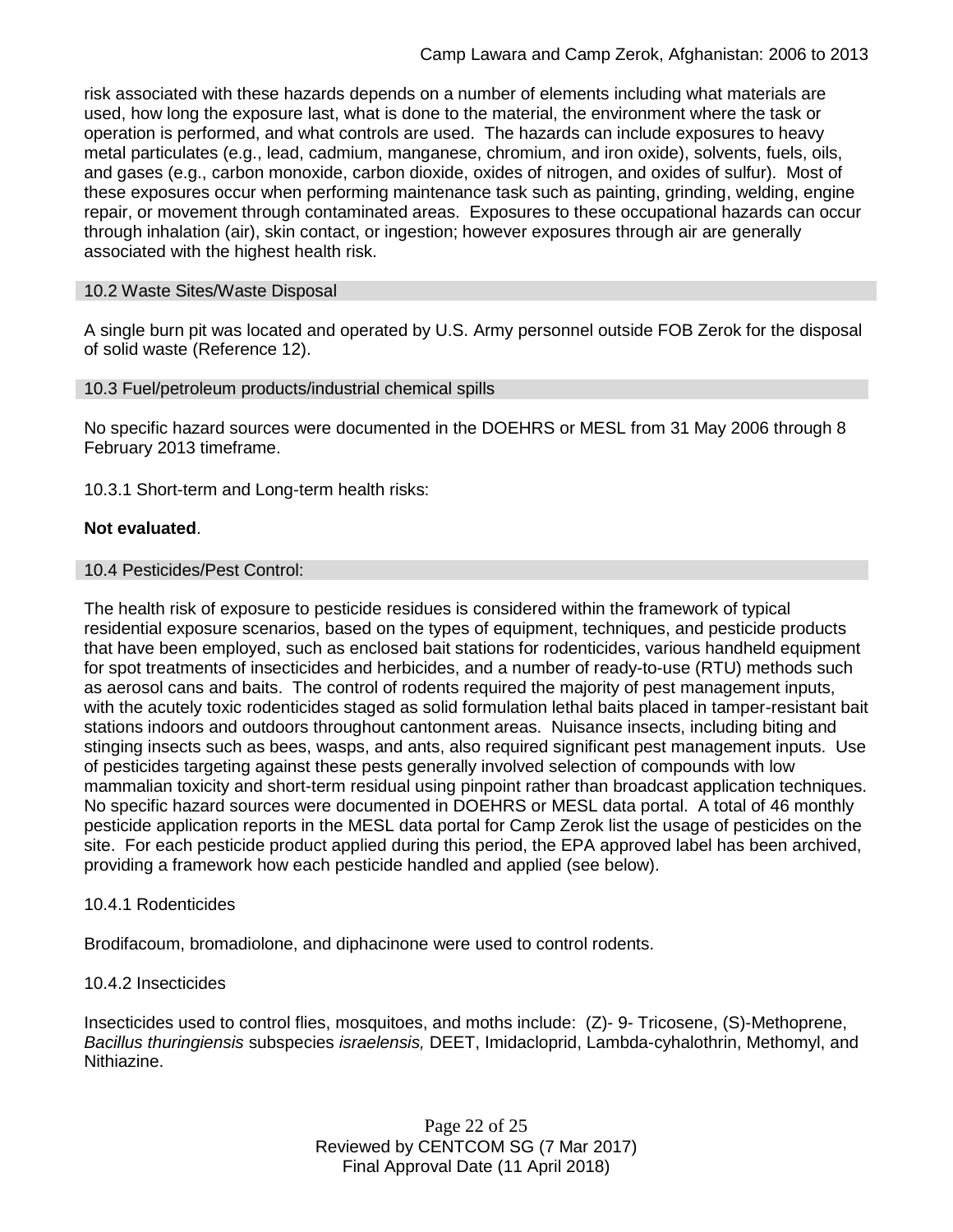10.4.3 Short- and Long-term health risks

**Low:** Long-term health risk is Low. Confidence in the health risk assessment is medium (Reference 4, Table 3-6).

#### 10.5 Asbestos

No specific hazard sources were documented in the DOEHRS or MESL from 31 May 2006 through 8 February 2013 timeframe.

10.5.1 Short- and Long-term health risks:

### **Not evaluated**.

#### 10.6 Lead Based Paint

No specific hazard sources were documented in the DOEHRS or MESL from 31 May 2006 through 8 February 2013 timeframe.

10.6.1 Short- and Long-term health risks:

### **Not evaluated**.

#### 10.7 Burn Pit

A single burn pit was operated by U.S. Army personnel located outside FOB Zerok for the disposal of solid waste (Reference 12).

While not specific to Camp Lawara and Camp Zerok, the consolidated epidemiological and environmental sampling and studies on burn pits that have been conducted as of the date of this publication have been unable to determine whether an association does or does not exist between exposures to emissions from the burn pits and long-term health effects (Reference 12). The Institute of Medicine committee's (Reference 12) review of the literature and the data suggests that service in Iraq or Afghanistan (i.e., a broader consideration of air pollution than exposure only to burn pit emissions) may be associated with long-term health effects, particularly in susceptible (e.g., those who have asthma) or highly exposed subpopulations, such as those who worked at the burn pit. Such health effects would be due mainly to high ambient concentrations of PM from both natural and anthropogenic sources, including military sources. If that broader exposure to air pollution turns out to be relevant, potentially related health effects of concern are respiratory and cardiovascular effects and cancer. Susceptibility to the PM health effects could be exacerbated by other exposures, such as stress, smoking, local climatic conditions, and co-exposures to other chemicals that affect the same biologic or chemical processes. Individually, the chemicals measured at burn pit sites in the study were generally below concentrations of health concern for general populations in the United States. However, the possibility of exposure to mixtures of the chemicals raises the potential for health outcomes associated with cumulative exposure to combinations of the constituents of burn pit emissions and emissions from other sources.

> Page 23 of 25 Reviewed by CENTCOM SG (7 Mar 2017) Final Approval Date (11 April 2018)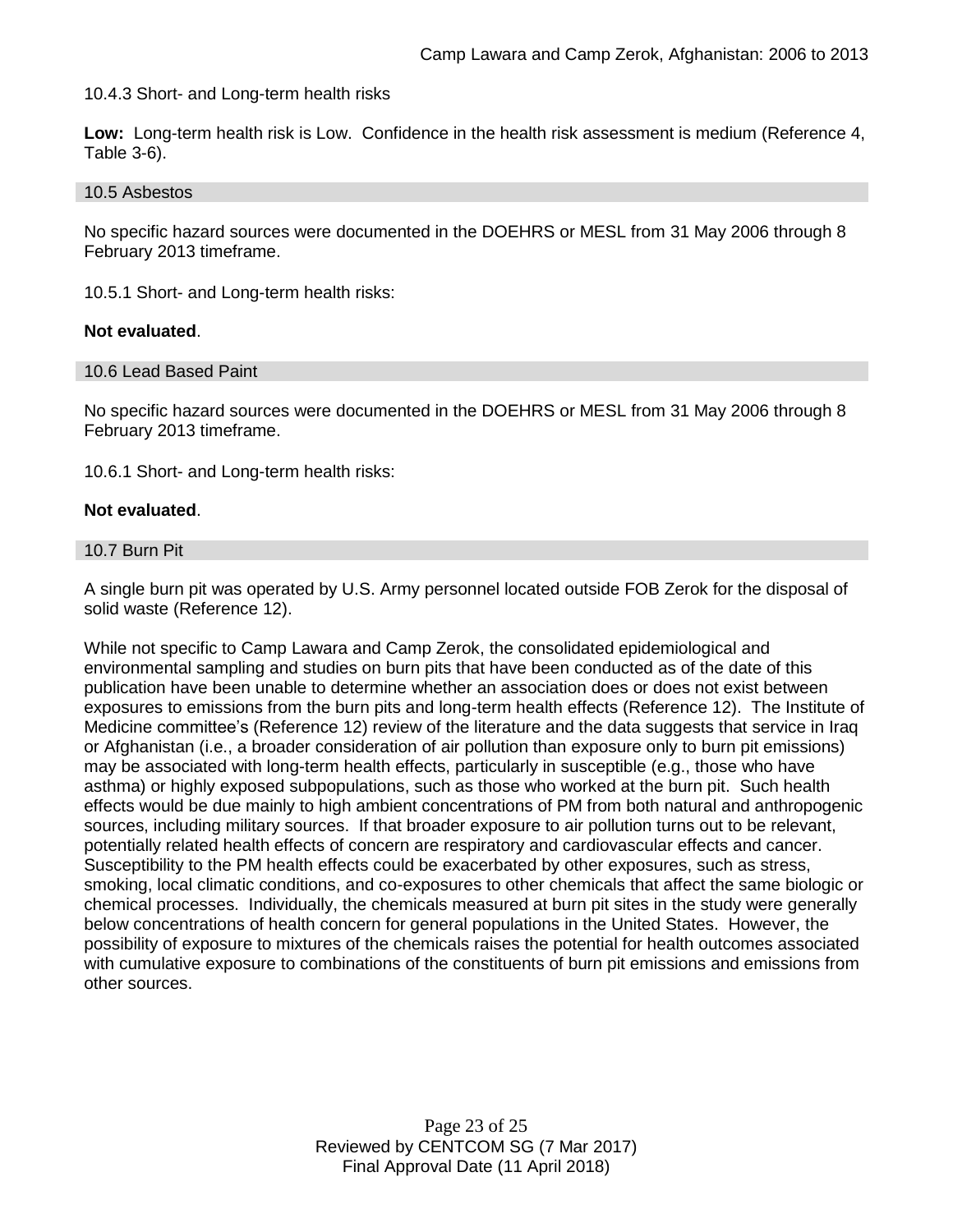# **11 References**

- 1. Defense Occupational and Environmental Health Readiness System (referred to as the DOEHRS-EH database) at https://doehrs-ih.csd.disa.mil/Doehrs/. Department of Defense (DoD) Instruction 6490.03, *Deployment Health*, 2006.
- 2. DoDI 6055.05, Occupational and Environmental Health, 2008.
- 3. Joint Staff Memorandum (MCM) 0017-12, Procedures for Deployment Health Surveillance, 2012.
- 4. USAPHC TG230, June 2013 Revision.
- 5. Singh, A. and Singh, A.K. 2013. ProUCL Version 5.0. 00 Technical Guide-Statistical Software for Environmental Applications for Data Sets with and without Nondetect Observations. EPA: Washington, WA, USA.
- 6. DoD MESL Data Portal: https://mesl.apgea.army.mil/mesl/.Some of the data and reports used may be classified or otherwise have some restricted distribution.
- 7. Modification 11 to United States Central Command Individual Protection and Individual Unit Deployment Policy, 22 December 2011.
- 8. CDC. 2012. Morbidity and Mortality Weekly Report. Imported Human Rabies in a U.S. Army Soldier. May 4, 2012. 61(17); 302-305.
- 9. Armed Forces Pest Management Board: [http://www.afpmb.org/content/venomous-animals](http://www.afpmb.org/content/venomous-animals-country#Afghanistan)[country#Afghanistan.](http://www.afpmb.org/content/venomous-animals-country#Afghanistan) U.S. Army Garrison - Forest Glen, Silver Spring, MD.
- 10. Clinical Toxinology Resources: [http://www.toxinology.com/.](http://www.toxinology.com/) University of Adelaide, Australia.
- 11. Goldman RF. 2001. Introduction to heat-related problems in military operations. *In*: Textbook of military medicine: medical aspects of harsh environments Vol. 1, Pandolf KB, and Burr RE (Eds.), Office of the Surgeon General, Department of the Army, Washington DC.
- 12. OEHSA. 2012. OEHSA Survey Report, Base Camp Zerok. 701<sup>st</sup> Brigade Support Battalion, July 2012.
- 13. IOM (Institute of Medicine). 2011*.* Long-term health consequences of exposure to burn pits in Iraq and Afghanistan*.* Washington, DC: The National Academies Press.